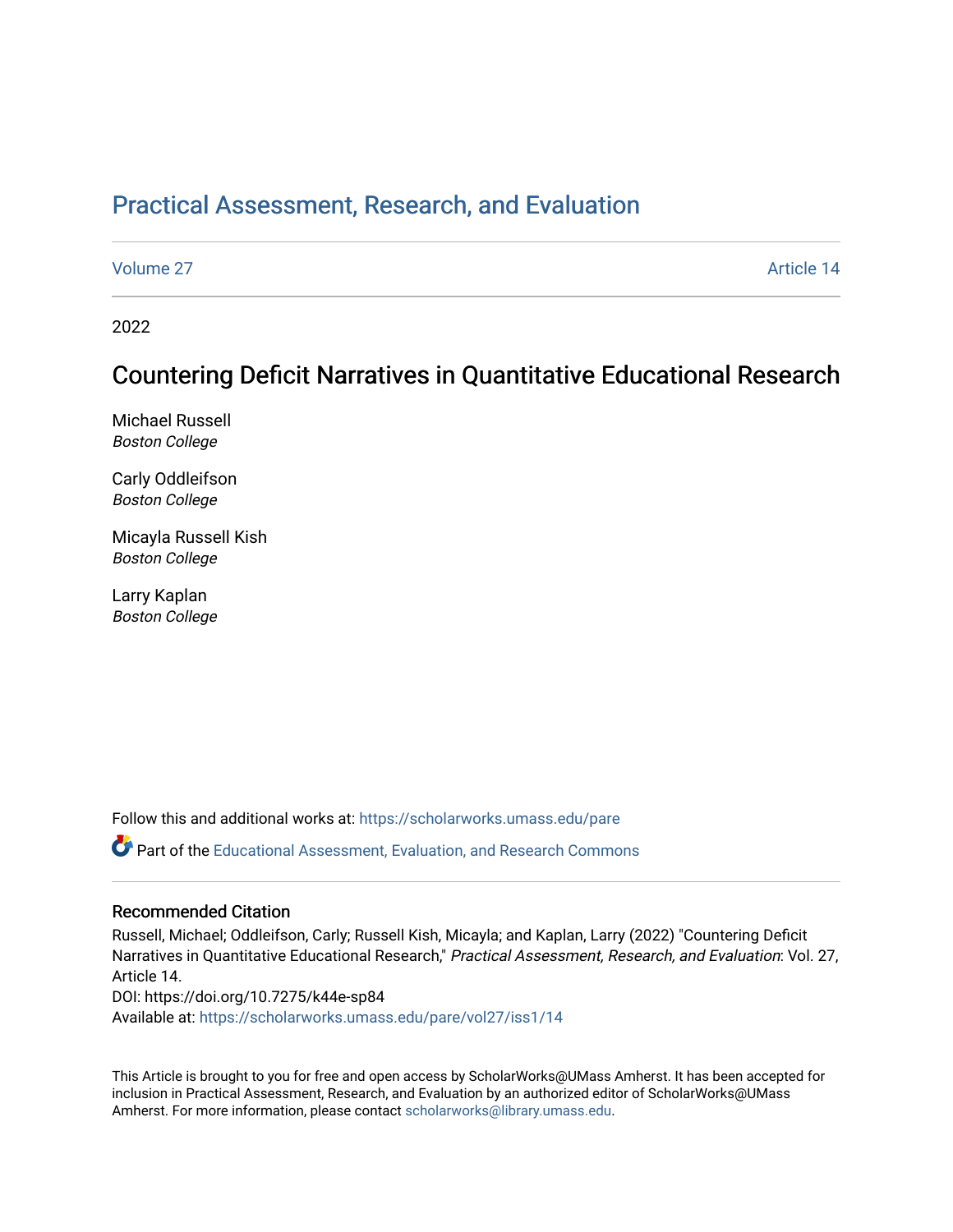# **Practical Assessment,<br>Research & Evaluation**

A peer-reviewed electronic journal.

Copyright is retained by the first or sole author, who grants right of first publication to *Practical Assessment, Research & Evaluation.* Permission is granted to distribute this article for nonprofit, educational purposes if it is copied in its entirety and the journal is credited. PARE has the right to authorize third party reproduction of this article in print, electronic and database forms.

Volume 27 Number 14, June 2022 **ISSN 1531-7714** 

# **Countering Deficit Narratives in Quantitative Educational Research**

Michael Russell, *Boston College* Carly Oddleifson, *Boston College* Micayla Russell Kish, *Boston College* Larry Kaplan, *Boston College*

The deficit narrative is a critical component of the white racial frame and attributes disparate outcomes to the racialized groups themselves rather than the policies and actions that create conditions that produce these disparities. Educational research that employs racialized groups as a variable in quantitative research holds potential to contribute to deficit narratives by attributing differences in educational outcomes to racialized groups rather than the educational interventions and/or systems under study. This paper examines the extent to which research published over a tenyear period presents findings in a manner that contributes to deficit narratives. The findings indicate nearly sixty percent of manuscripts employed language that creates or perpetuates deficit narratives specific to educational outcomes about people of Black African descent. Suggestions are presented for how findings can be presented in a manner that avoids deficit narratives and instead produce an anti-racist narrative.

**Keywords:** Quantitative Research, Race/Racism, White Racial Frame, Deficit Narratives, Anti-Racism, Educational Research

# **The Deficit Narrative**

Over the past 20 years, increasing concern has focused on the use of deficit language and deficit narratives when discussing educational outcomes. A search of google scholar using the term "deficit narratives in education" returns dozens of articles published since 2000 that explore various facets of deficit language. Although many of these articles address concern about the use of a deficit lens and accompanying deficit language for the general population of students, a sub-set of manuscripts focuses more narrowly on race-based deficit narratives (Davis & Museus, 2019; Dudley-Marling, 2015; Brooms, 2015; Harper, 2012; Howard et al., 2017; Ladson-Billings, 2007; Solorzano & Yosso, 2001).

Race-based deficit narratives are created to serve three primary functions.

First, race-based deficit narratives denigrate people membered into one race or ethnic-background and in turn, elevate people of a dominant race. In the United States, the group always elevated by a deficit narrative is of White European descent, although the status of additional racialized groups may also be elevated through a given deficit narrative about another racialized group (DiAngelo, 2018; Oluo, 2018). Groups that are typically the target of race-based deficit narratives include people with dark skin of African descent, people whose ancestry is indigenous to North America, people of Latine descent, and people of Asian descent, among others.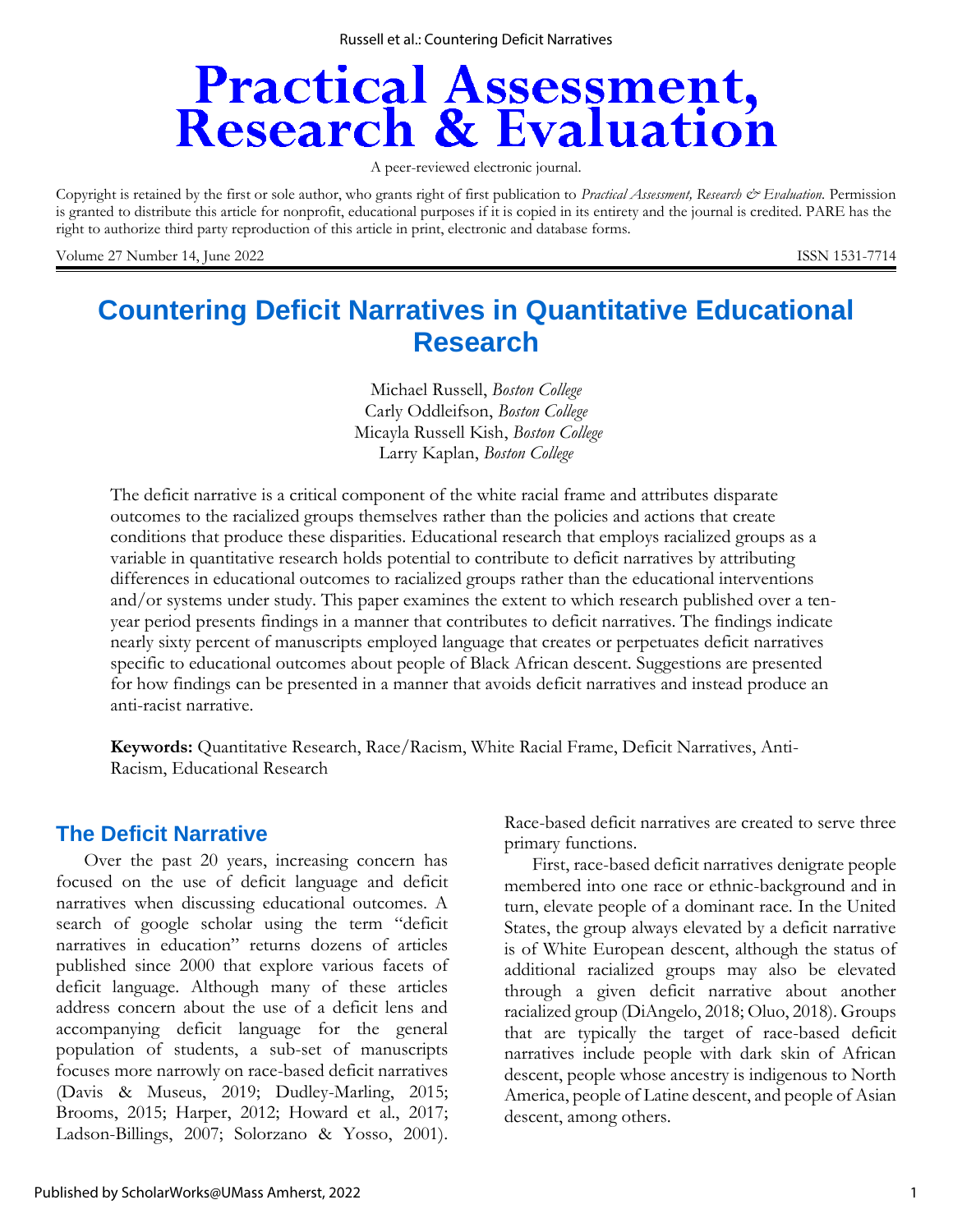# *Practical Assessment, Research & Evaluation, Vol 27 No 14* Page 2 Russell et al., Countering Deficit Narratives

Second, the deficit narrative serves to justify the oppression of a focal group by people of White European descent. The justification typically takes two forms. In some cases, the narrative attributes a deficit to the focal group and uses that deficit to justify a given treatment of people who are deemed members of that group. As an example, between the mid-1600s and through the Civil War, one deficit narrative presented people of African descent as lazy, incapable of making complex decisions, and directionless, and thus was used to justify enslavement which was said to provide structure, guidance, and purpose (Kendi, 2017). In other cases, the deficit narrative is presented to explain the conditions in which the denigrated group of people encounter. As an example, a current narrative presents men who identify as Black as not valuing family, sexually promiscuous, and dangerous; a story line that is used to both explain challenges children identified as Black encounter with respect to health, education, and life outcomes, while also justifying disproportionally high prison rates of men identified as Black (Alexander, 2012; Butler, 2018).

Third, the deficit narrative serves to maintain the power of an "elite" sub-group of people. In the United States, the "elite" sub-group of people elevated by deficit narratives is always of White European descent. However, deficit narratives are also employed by members of one racialized group against another racialized group to similarly elevate their status and power. In effect, by denigrating groups and using this denigration to justify treatment and the resulting undesirable conditions lived by people of a given racialized group, the elite group deflects attention from their unjust treatment of the racialized group and from the policies and practices the oppressors inflict on the oppressed, and instead places blame for this treatment and conditions on the oppressed (Feagin, 2013; Kendi, 2017).

As Kendi (2017), Feagin (2013), Mills (2014), and many other authors argue, the creation of the deficit narrative is intentional. Moreover, by conveying the narrative through political speeches, media outlets, images, movies, television shows, and educational learning materials, the narrative is socialized and becomes social knowledge that it is passed from generation to generation (Stanfield, 2011; Van Dijk, 2008). As Feagin (2013) theorizes, these deficit narratives also back a White Racial Frame that

functions as an ideology that shapes our understanding of our world and, specifically, people membered into specific racialized groups, maintaining as superior the culture, behavior, knowledge, and ways of gaining knowledge associated with people membered White.

As Dixon-Roman (2017) observes, "Who we are and how we have come to know, understand, and interact in the world was constructed for us in and through the symbolic systems of the world" (p. 8). The many depictions conveyed through deficit narratives produce conceptions that construct and reinforce the superiority of White culture, White values, White family structures, White discourse, White ways of knowing, and White people more generally (Feagin, 2013; Elias & Feagin, 2016; Scheurich & Young, 1997). "The dominant racial frame becomes implanted in the neural linkages…by the process of constant repetition of its elements…For most whites the dominant frame has become so fundamental that few are able to see it or assess it critically" (Feagin, 2013, p. 15). Spread throughout society by the media, politicians, school curricular materials, and other outlets, the White Racial Frame and its associated deficit narratives impact all members of society. For people membered White, the White Racial Frame operates through tacit consent, near invisibility, and without coercion to preserve social, political, and economic advantages. Through its operation, the racialized ideology that is the White Racial Frame produces profound negative effects for people membered non-White (Bonilla-Silva, 1996). Although people membered non-White have "less vested interest in internalizing the white racial frame sincerely and fully... [they] are coerced to adopt [its] dominant logics for survival and access to societal resources" (Bracey et al., 2017, p. 62). It is to these ends that members of one racialized group may use a deficit narrative to gain status and power above that of a racialized group denigrated through that narrative. The White Racial Frame is reinforced everywhere and impacts nearly all members of our society regardless of their racialized membering. In effect, the diverse communication of the narrative and generational spread of that narrative supports a White Racial Frame that impacts social policies, research agendas, the interpretation of research findings, media reports of findings, and actions based on findings (Feagin, 2013).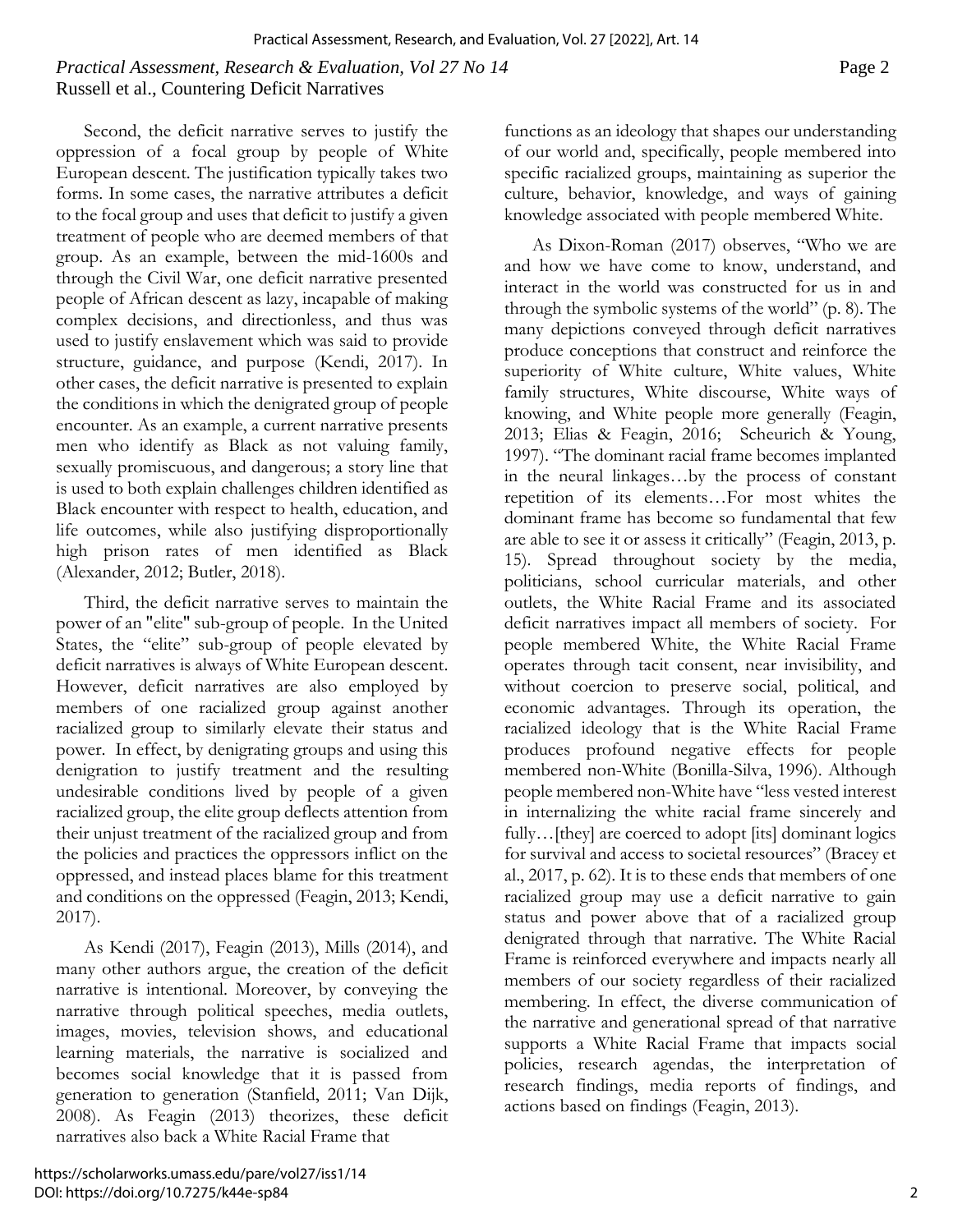*Practical Assessment, Research & Evaluation, Vol 27 No 14* Page 3 Russell et al., Countering Deficit Narratives

# **The Deficit Narrative and Educational Research**

Race-based narratives in education serve the three functions stated above (Davis & Museus, 2019). The group elevated by a deficit narrative is always of White European descent while People of Color and students with learning differences are denigrated (Dudley-Marling, 2015). As an example, the White racial myth states that White males naturally excel in math (Stinson, 2013) while boys identified as Black are problematized (Brooms, 2016) and, more often than not, research focuses on the failures and shortcomings of males who are Black as opposed to their successes and positive attributes (Brooms, 2015; Harper, 2014; Howard et al., 2017). Educational statistics on persons identified as Black emphasize "trends of disengagement, lack of access and enrollment, failing graduation rates, and declining rates of retention and persistence" (Bates, 2017, p. 9). This emphasis associates undesirable outcomes with People of Color and places focus on the people as the cause of the issue rather than on the institutions, policies, and practices that contribute to these outcomes. These many poor educational outcomes are attributed to race-based and cultural deficits (Clark, 2017). "Situat[ing] school failure in the minds, bodies, communities, and culture of students" (Dudley-Marling, 2015, p. 1) positions the oppressive group to justify differential treatment of students of color.

For example, in educational settings a deficit narrative alleging students identified as Black have cognitive and motivational deficits is used to justify differential treatment such as academic tracking based on test scores (Goings, 2016). In addition, labels derived from test scores, such as "below basic," are disproportionately correlated with racialized labels such as Black. This labeling is oppressive to people identified as Black because "below basic" is associated with "beyond help," and teachers give up on students who are "beyond help" (Carey, 2014). When students identified as Black are labeled as "beyond help" they are placed in low level courses that focus on the development of "basic" skills. Meanwhile, their peers who are identified as White are placed in higher tracks and afforded a more challenging and engaging curriculum (Dudley-Marling, 2015). This differential treatment limits students identified as Black access to rich learning opportunities.

Published by ScholarWorks@UMass Amherst, 2022

Concerns regarding the prevalence of deficitoriented narratives in educational research are not new. In 2001, Solorzano and Yosso traced the evolution of language employed to describe academic ability/achievement of students of color. Their analysis shows that, although the terms used to characterize students of color has changed over time, the negative connotations persist. Similarly, Ladson-Billings (2007) argues that "although the specific language of cultural deficit is no longer used, the thinking behind such language continues to linger" (p. 318). She lists several commonly heard explanations for "students' of color school failure" among which were "parents just don't care...these children aren't ready for school...their families don't value education...[and] they are coming from a 'culture of poverty"' (p. 318). Applying the lens of Critical Race Theory, Dumas (2016) raises concern with theorizing in which "Black [is] constructed as *problem* for White people, for the public (good), for the nation-state" (p. 12). Instead, Dumas calls for a reframing that both "takes antiblackness for granted" and advocates that "any racial disparity in education should be assumed to be facilitated, or at least exacerbated, by disdain and disregard for the Black" (p. 17). Cabrera (2019) notes there is some evidence this shift away from framing people membered Black as the problematic and instead focusing on systemic functions as causal is occurring: "There are some who explain Black student academic underperformance on the 'burden of acting White' (Ogbu, 2004), while others take a Critical Race Theory (CRT) lens to directly claim it is a function of systemic White supremacy (Ladson-Billings & Tate, 1995)" (p. 47).

Analyses focused closely on the language used to present findings from educational research, however, suggest that this shift from denigrating People of Color, particularly those who identify as Black, versus acknowledging the role systemic racism plays in producing disparate outcomes, is limited. Focusing narrowly on the language used when presenting findings from statistical models in which race was included, Specter and Brannick (2010) found several authors present findings in a manner that stated race "affected", "influenced", "impacted", or "explained" the outcome variable. In some cases, authors described using race as a control variable. Specter and Brannick also note that in all but one paper, "there was little or no evidence provided that the control variables played the role suggested" (p. 289). Although Specter and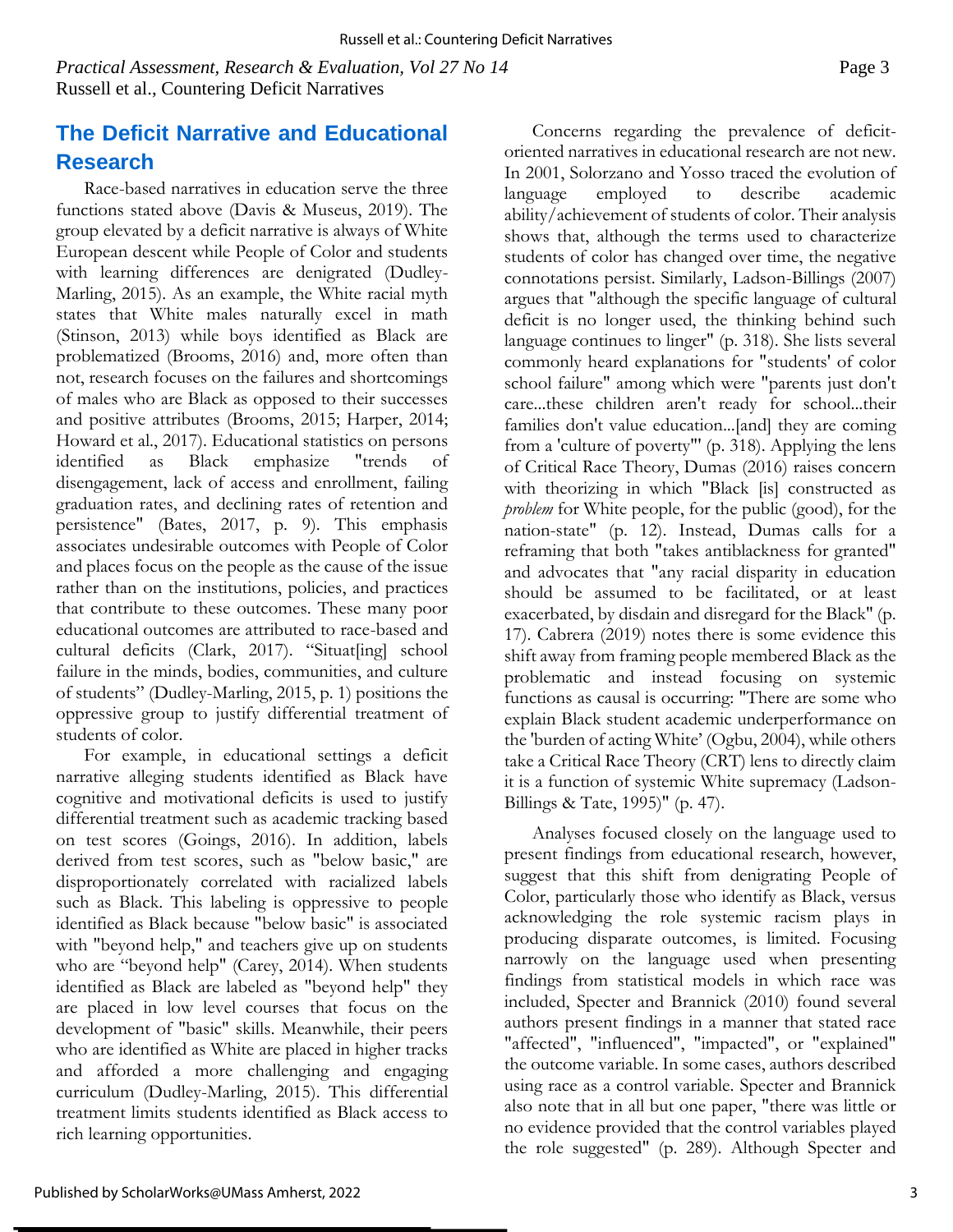### *Practical Assessment, Research & Evaluation, Vol 27 No 14* Page 4 Russell et al., Countering Deficit Narratives

Brannick do not focus specifically on deficit narratives, they raise concerns with attributing effects to the implicit deficits associated with non-White racialized groups and using demographic characteristics, such as racialized identity, as a proxy for other constructs, such as racism.

Examining a broader body of literature focused on higher education research, Harper (2012) analyzed each sentence in which the term "race" or "racism" was employed in the discussion and implication sections of 255 articles published in any of seven peer-reviewed journals. For this analysis, Harper employed Bonilla-Silva's (2009) minimization of racism frame to examine the extent to which authors present findings in a manner that "suggests that discrimination [racism] is no longer a central factor affecting minorities' life chances" (p. 12, quoting Bonilla-Silva, p. 29). Harper's analysis revealed that, when disparate outcomes across racialized groups were reported, racism was rarely discussed as a possible cause of those outcomes. Instead, the hardships experienced by People of Color were presented as a possible factor that contributed to a disparate outcome. Although hardships may in fact contribute, what Harper identifies as missing from the authors' speculations is the role racism plays in causing hardships. As one example, Harper notes that "reported in several articles were results that showed how persons of color perceived and experienced campus racial climate differently than their White counterparts. Few [articles], however, considered structural/institutional racism as a logical explanation for such differences" (p. 17). Similarly, Harper quotes a study that recommended institutional researchers identify students at high-risk of not completing course-work and target support services to those students. He then observes, "such recommendations seemed to suggest that only individuals, not racialized campus environment, were in need of institutional attention" (p. 18). Harper attributes the lack of engagement with racism, both individual and institutional, as a cause of outcomes or a need for redress to, what he terms, an uncritical race theory in the framing and conduct of most higher education research.

Although the focus of their analyses differ, both Harper (2012) and Spector and Brannick (2010) unveil ways in which the language authors use when presenting and discussing findings from quantitative research hold potential to (re)produce deficit narratives https://scholarworks.umass.edu/pare/vol27/iss1/14 DOI: https://doi.org/10.7275/k44e-sp84

and fail to attribute disparate outcomes as products of racism. The study presented here extends this prior work by focusing specifically on the ways in which and the extent to which quantitative research results are framed in a manner that either contributes to or counters deficit narratives specific to people who identify as Black or African American.

# **Critical Race Theory and QuantCrit**

The study presented here was conducted through the lens of Critical Race Theory (CRT) and Quantitative Critical Race Theory (QuantCrit) (Delgado & Stefancic, 2017; Gillborn et al., 2018; Lopez et al. 2018). CRT is an anti-racist theoretical frame through which historical and current policies, actions, and events are examined. CRT was first introduced through the legal scholarship of Derrek Bell and was initially applied to uncover the racist underpinnings of influential laws and legal decisions (Delgado & Stefancic, 2017). CRT frames "racism as not the acts of individuals, but the larger, systemic, structural conventions and customs that uphold and sustain oppressive group relationships, status, income, and educational attainment " (Taylor, 2006, p. 73). CRT provides "a counterscript to the mainstream accounts of their realities " (Howard, 2008, p. 956). Consistent with Mills's (2014) concept of the racial contract, CRT views racism as "ordinary," and the "way society does business" (Delgado & Stefancic, 2017, p. 7).

The foundational and ordinary nature of racism in US law and society is obvious to People of Color due to their lived experiences. Yet for people of White European descent the effects of racism lived by their "non-White" fellow citizens are often unnoticed due to their position of power and privilege within society (Taylor, 2006). In addition, the role racism plays in maintaining the power of one racialized group over all others serves to dis-incentivize people of White European descent from actively combatting racism. While CRT acknowledges that some advances in the rights of people of African descent have occurred over the past 150 years, efforts to reduce racist policies and actions occur only when they align with the interests of elites of White European descent (Bell, 1980).

QuantCrit applies the tenets of CRT to quantitatively-oriented social science research. QuantCrit is an emerging sub-field of Critical Race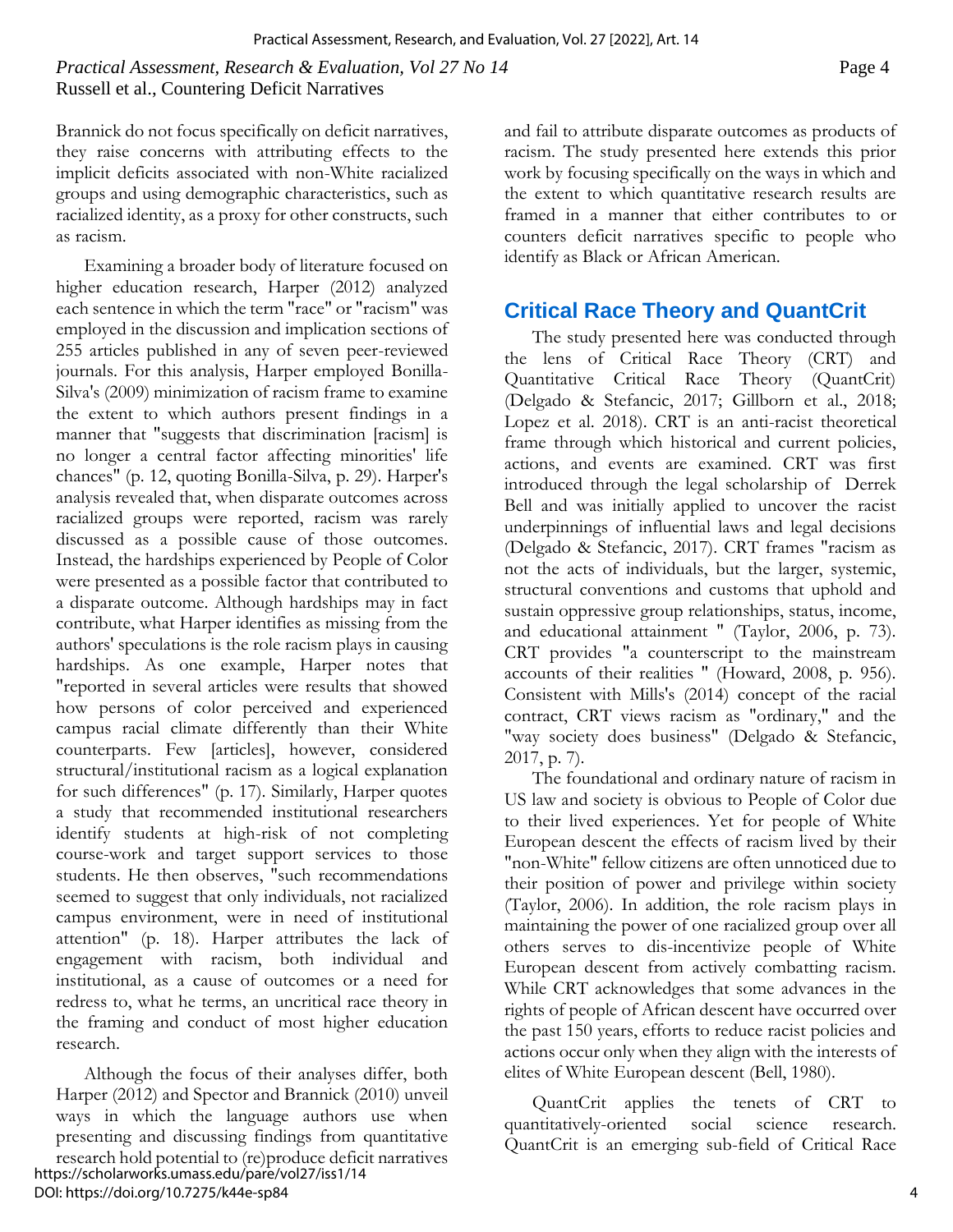## *Practical Assessment, Research & Evaluation, Vol 27 No 14* Page 5 Russell et al., Countering Deficit Narratives

Theory that embraces the criticisms presented by Zuberi (2001) and Dixon-Román (2017), among others, and which aims to engage in research that considers contextual factors to understand the causes of differential outcomes and counter race-based deficit narratives. Among the several arguments presented by Dixon-Roman, one is particularly relevant to the study presented here: Failure to consider the many social, economic, legal, and health-related factors that impact educational achievement, and which vary systematically across racialized categorizations of students (Dixon-Román, 2017). This shortcoming in quantitative studies used to inform educational policies and practices (re)produces narratives that falsely attribute "race-based" differences to the members of a racialized group rather than to the racialized social and institutional structures that produced advantage for people membered White and disadvantage for people membered into all other racialized groups. Instead, quantitative findings "need to be more critically interpreted as intra-actively enacted from the relation and connections of the sociocultural and historical conditions of the structural relations of measurement" (Dixon-Román, 2017, p. 89).

Put simply, Holland (2008) asserts that quantitative studies in which racialized categorizations are employed as a predictor variable for a given outcome are fundamentally flawed for the simple reason that a causal interpretation cannot be attributed to a nonrandom categorical variable. Rather than racialized categories causing an outcome, it is the effect of racebased bias, discrimination, and oppression that produces effects. As Zuberi (2001) states, "interpreting the results of statistical analysis should be connected to an underlying causal theory" (p. 104). If a "race effect" is to be reported, then a theory that explains why an outcome is a product of racialized classifications is necessary. Yet, "the basis for racial[ized] classification has been skin color" for which there is no known biological or genetic "mode of inheritance" (Zuberi, 2001, p. 107). In fact, a key finding of the human genome project was the inability to identify any genetic marker for current "race-based classification" (Roberts, 2011). Instead of being biologically or genetically based, racialized classifications are culturally determined such that "whether two individuals regard themselves as of the same or of different race depends not on the degree of similarity of their genetic material but on whether history, tradition, and personal training and experiences have brought them to regard themselves as belonging to the same group or to a different group" (King (1981) as cited in in Zuberi 2001 p. 107).

The non-biological foundation of race-based classifications is well documented by many anti-racist scholars (Kendi, 2017; Lopez, 2006; Painter, 2010; Roberts, 2011). Nonetheless, defining race-based groups based on physical characteristics, such as skin color, hair, and facial features confuses phenotypical characteristics of people with biological characteristics (which more recently is further confused with genetics) (Roberts, 2011). Nonetheless, the use of race-based classifications of people as a variable in quantitative studies aimed at identifying causes for outcomes that differ across racialized groupings serves to suggest that race is both an inherent property of a person and that race produces differences in outcomes. Compounding the problem, interpretation of weights (e.g., regression coefficients) produced by statistical analyses suggests a racial cause which in turn produces and reproduces stereotypes, bias, and, when those biases are acted upon, discrimination that results in disparate impacts and outcomes for people classified into different racial groups (Dixon-Román, 2017).

CRT recognizes that "racism and discrimination are matters of thinking, mental categorizations, attitude, and discourse" (Delgado & Stefancic, 2017, p. 21). The tenets of QuantCrit similarly acknowledge the centrality of racism and recognize that numbers are not neutral, that data cannot speak for itself and instead require interpretive narratives, and that socially constructed categories are neither natural nor given; hence when engaging in research that includes race as a variable, one should consider race a proxy for the impacts of racism (Gillborn et al, 2018). Given these tenets of CRT and QuantCrit, an essential component to undoing racism is to combat directly and seek to change how people of White European descent think and talk about race. While such efforts do not address the economic and power issues that are produced and reproduced by racist policies and actions, changing the language and ideas conveyed through language is essential for countering the deficit narrative that is used to justify those policies and actions. It is to this end that the study presented here was undertaken.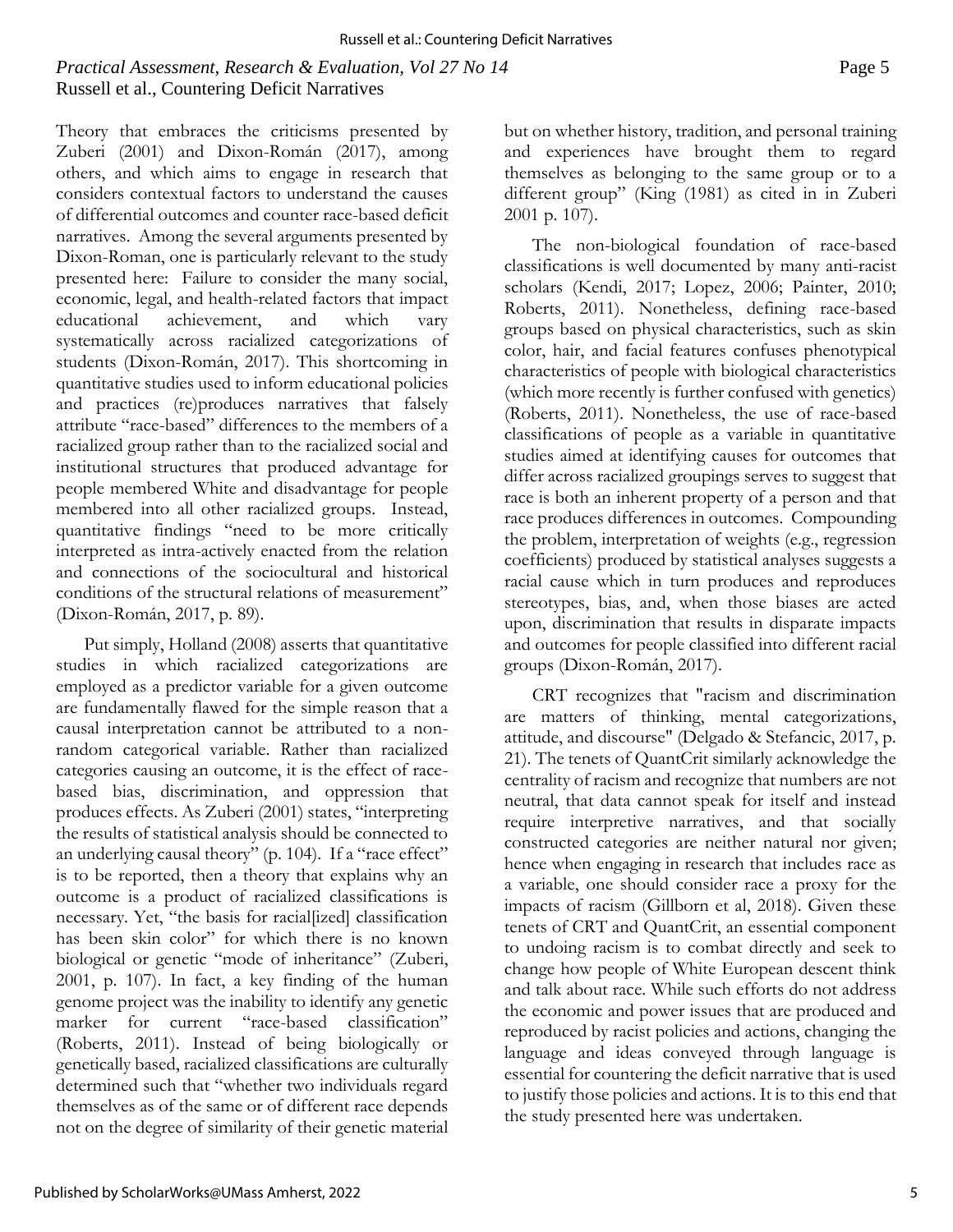https://scholarworks.umass.edu/pare/vol27/iss1/14

DOI: https://doi.org/10.7275/k44e-sp84

*Practical Assessment, Research & Evaluation, Vol 27 No 14* Page 6 Russell et al., Countering Deficit Narratives

The study presented here examined the prevalence of deficit language in the presentation of quantitative results in educational research published in ten peerreviewed journals that include racialized categories that separate students identified as Black/African American from other racialized groups of students as a variable in quantitative analyses. This study builds on Harper's (2012) analysis of deficit narratives in higher education in three ways. First, it shifts the focus from research specific to higher education to research focused more broadly on educational outcomes. Second, it focuses narrowly on research that employs quantitative methods in which "race" is included as a variable in the analyses. Third, whereas Harper (2012) employed a qualitative "line-by-line" analysis of the discourse employed in the Discussion and Implications section, we developed a coding guide that focused on two aspects of deficit narratives (see below) and employed a consensus approach to code each sentence in which quantitative findings that focused specifically on a racialized group were presented.

Two assumptions guided our study. First, we believe that a study that presents findings in a manner that attributes outcomes to racialized groups has potential to be used to support a deficit narrative. Second, a study that presents findings in a factual manner that makes clear the findings are based on data provided by an instrument employed by the study and which presents numerical information is less likely to support a deficit narrative than a study that presents findings in general terms, without specific reference to the data collection instrument employed by the study, and which does not present the actual numerical results for racialized groups. Of core interest to us is the impact that the presentation of findings might have on a reader if a sentence in which findings specific to people of black African descent was directly quoted by the press or in a subsequent scholarly article.

To conduct our study, we performed four steps which included collecting articles for examination, developing a coding guide specific to deficit narrative contribution, coding sentences contained in qualifying articles, and analyzing the resulting codes.

Below, each of these steps is described in detail.

# **Article Selection**

The study began by identifying ten journals that published educational research that employ quantitative methods (see Figure 1) over a ten-year period spanning 2008 and 2018. The journals reviewed were selected because they regularly publish articles that present findings from quantitative studies focused on interventions designed to improve educational outcomes. We acknowledge that there is a broader array of journals published world-wide that publish articles on this topic but believe this sub-set of journals was sufficient for providing insight into the ways in which deficit and anti-racist narratives are employed by authors when presenting findings from quantitative analyses of educational outcomes. More specifically, we were interested in the use of language when presenting findings from quantitative analyses for students identified as Black or African American. To this end, we employed a method similar to Harper (2012) in which we searched for the term "Black" and "African American" in the Results/Findings and Discussion sections of each article. This search resulted in 163 articles. The final inclusion criteria focused on whether the article reported or discussed findings specific to a student educational outcome variable separately for Black/African American students or whether these terms appear only when describing the demographic characteristics of the study's sample. This search procedure identified a total of 83 articles that presented findings from a quantitative analysis specific to an outcome variable separately for students identified as Black or African American. It should be noted that 22 of these articles included a variable representing a student's racially stratified identity in the quantitative analyses as a covariate, but did not discuss findings for this variable in the narrative portion of the Results/Finding or Discussion sections. As a result, these articles were excluded from our analysis and our analysis focused on the remaining 61 articles.

Again similar to Harper (2012), within each of the 61 articles identified, we extracted all sentences in the Results/Findings and Discussion sections that contained the keywords "Black" or "African American." This search identified at total of 637 sentences.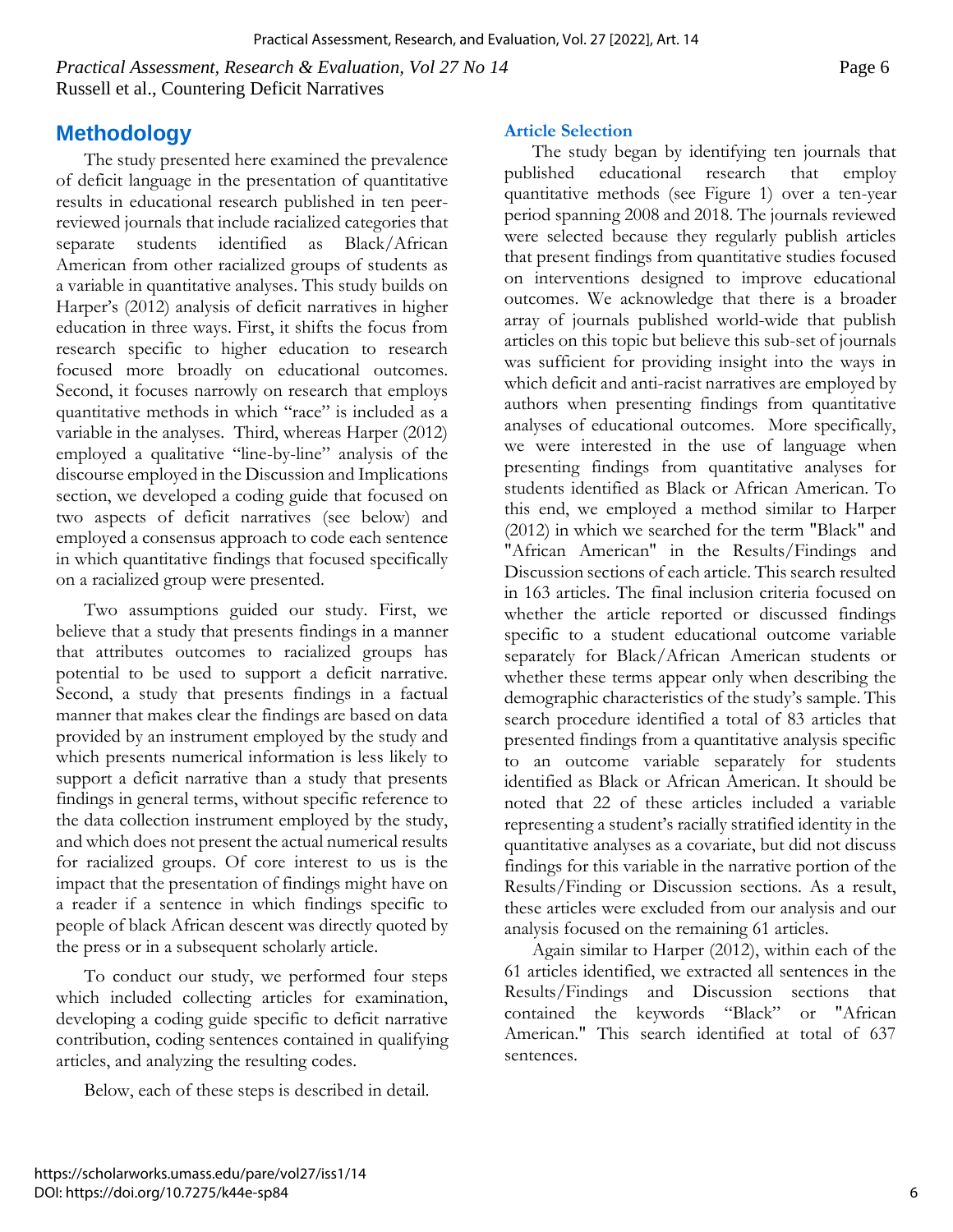#### *Practical Assessment, Research & Evaluation, Vol 27 No 14* Page 7 Russell et al., Countering Deficit Narratives

#### **Figure 1.** Journals Examined

*American Educational Research Journal Educational Evaluation and Policy Analysis Educational Researcher Journal of Research on Educational Effectiveness Journal of Educational Research Journal for Research in Mathematics Education Journal of the Learning Sciences Journal of Teacher Education Science Education Scientific Studies of Reading*

#### **Coding Guide**

The coding guide was designed to guide the classification of sentences based on the use of language that presents or summarizes findings from quantitative studies specific to students identified as Black or African American using language that attributes outcomes, effects or results to the racialized group or the intervention or system under study. A key feature of the deficit narrative is the attribution of a condition or outcome to oppressed people. As an example, in the sentence that follows higher performance is attributed to a racialized group rather than to the efficacy of the intervention: "Asian students earned higher scores than did students who were Black or Latinx." A key feature of anti-racist counter narratives is attribution of a condition or outcome to historical and/or current policies, practices and/or actions, or at a minimum recognizing the role that historical and current policies and actions play in impacting the lives of members of an oppressed people (Harper, 2012). As an example, in the sentence that follows the intervention is specifically mentioned as the primary cause for disparate outcomes: "The new math curriculum had a smaller impact on the achievement of Black students than for all other racialized groups of students." For this study, a specific intervention, instructional practice, or educational policy was considered a current policy or action.

A second feature considered in the coding guide focused on the level of generalization with which data specific to a group was presented, regardless of attribution. In the coding guide, three categories of data generalization were distinguished. The first

category focused on the factual presentation of findings such that both the specific instrument or data source used as the outcome variable is named or referenced and numerical values for that variable are presented. As an example, in the sentence that follows, actual differences in mean scores for a named instrument or data source are presented: "Mean scores on the MCAS math test differed by 5 points between group X and group Y." The second category also requires the data instrument or variable to be named or referenced but presentation of findings specific to that variable are described narratively absent numerical values. As an example, the sentence that follows mentions the data collection instrument but describes differences in scores using a general term: "The mean MCAS math test scores were higher for group X than group Y." The final category includes summary or descriptive statements about a general trait represented or associated with the data collection instrument or outcome variable. As an example, in a study that employed MCAS mathematics test scores as an outcome variable, the test score is generalized as representing "achievement": "Achievement for group X was lower than group Y."

The coding guide yielded two pieces of information about the narrative conveyed by a sentence: a) whether attribution for an "effect" is made to the group or the intervention/system; and b) the extent to which the findings are presented in a factual or generalized manner.

The two attribution categories and three levels of description of findings were developed to represent different levels of threat to presenting findings in a manner that may contribute to a deficit narrative or which may create a counter narrative. It is our position that sentences that attribute outcomes to the group rather than the effect of the intervention or of the broader system in which the intervention was implemented have greater threat of contributing to the deficit narrative. And, when group attribution is made, further threat of contributing to the deficit narrative occurs as the presentation of findings becomes more general.

#### **Coding Process**

The coding process was performed independently by two coders, both of whom were involved in the development of the coding guide and had an understanding of deficit language. Following independent coding of the 637 sentences, the codes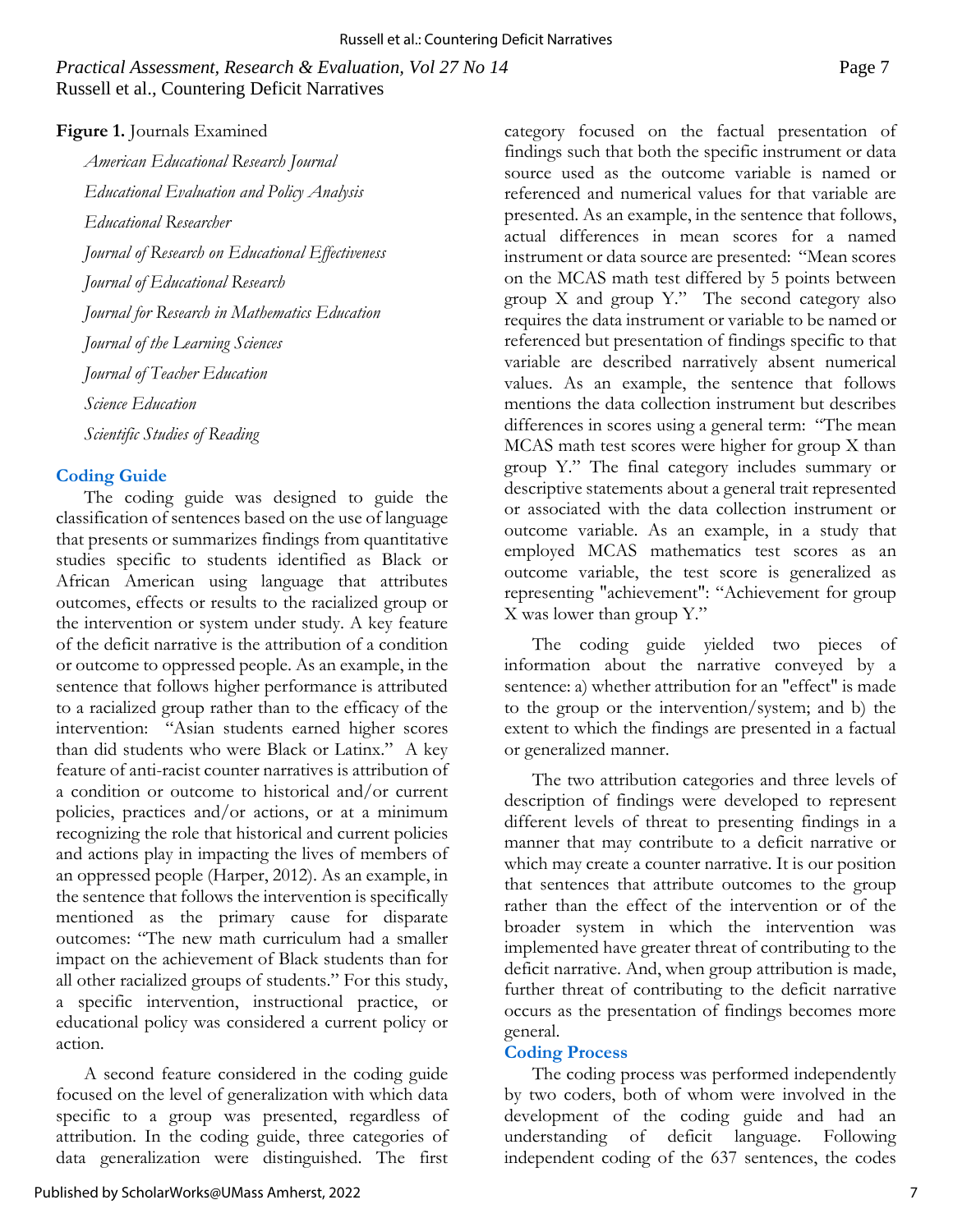# *Practical Assessment, Research & Evaluation, Vol 27 No 14* Page 8 Russell et al., Countering Deficit Narratives

assigned by the two coders were compared. When discrepancies occurred, the two coders discussed their differences and arrived at a consensus code. In this way, the findings reported below are based on consensus judgments by the two coders. When independently coding each sentence, the coders employed the following 4-step process.

**Step 1:** The outcome variable(s) for each study was identified and agreed upon by the two reviewers. The types of reported outcomes and characteristics included but were not limited to test scores, grades, course taking, admissions, completion, attitudes, beliefs, and behaviors (often subjected to disciplinary action).

**Step 2:** The second step confirmed that the identified sentence was in fact applicable for analysis. To be applicable, a sentence had to present or summarize findings for one or more outcome variables that was the focus of the article and make reference to people identified as African American or Black. This review aimed to separate sentences appearing in the Results/Findings and/or Discussion sections that focused on an outcome variable from those that: a) presented descriptive demographic data; b) described differences in input variables; c) referenced findings from another study without also discussing findings specific to the outcome variable of the study presented in the article; d) took the form of a footnote that clarified content in a table or graph; or e) described the statistical model itself without presenting findings from that model. In effect, this review identified sentences that were not applicable to our analysis because the sentence did not present or discuss findings specific to an outcome variable separately for Black/African American students. This review removed 267 sentences, leaving 370 sentences that were forwarded to Step 3.

**Step 3:** The third step determined whether the outcome of interest was attributed to a specific racial group, the intervention under study (e.g.. new mathematics curriculum, a pedagogical strategy, a new approach to grouping students, etc.) or a system more

generally (e.g., school(s), higher education). If an intervention was mentioned when presenting outcome data, then the sentence was classified as ''intervention attribution." An example of a sentence with an intervention was "these variables were then entered into regression analyses, and it was found that all types of parental involvement had statistically the same effect on outcomes for Black and non-Black students as well as for male and female students."<sup>1</sup> Here, parental involvement was the "intervention," and the outcomes are attributed to that intervention. In contrast, the following sentence attributed outcomes to specific racial groups without mention of the intervention that was the focus of the study: "Science achievement differences based on race/ethnicity were evident in Grade 3, with Caucasian students out performing Asian American, Hispanic, and African American students." In this case, science achievement is the outcome and performance on the implied, but unstated, measure of science achievement is attributed to the racialized groups - that is Caucasian students out performed - without any reference to the intervention or system under study. Examples of interventions included but were not limited to an experimental intervention, the school system, a college' s selectivity, participation, parental involvement, and increased access to more advanced and rigorous coursework.

It should be noted that some sentences referenced both the intervention and the outcome variable, but without clearly attributing outcomes to either the group or the intervention. These sentences were coded as "Neutral." This step resulted in each sentence being categorized as either "intervention attribution," "group attribution," or "neutral." All sentences were forwarded to Step 4.

**Step 4:** The fourth step determined whether the outcome is described with: a) specific reference to the data source and the numerical values for the outcome; b) reference to the data source but with a general narrative summary of the finding; or c) the trait represented or associated with the data source

<sup>&</sup>lt;sup>1</sup> In presenting examples of sentences published in the articles we examined, we do not mean to criticize or shame the authors. Nor do we infer that the authors intended to produce a deficit narrative or otherwise denigrate a racialized group of people. For this reason, when presenting the sentences, we have opted not to cite the author(s)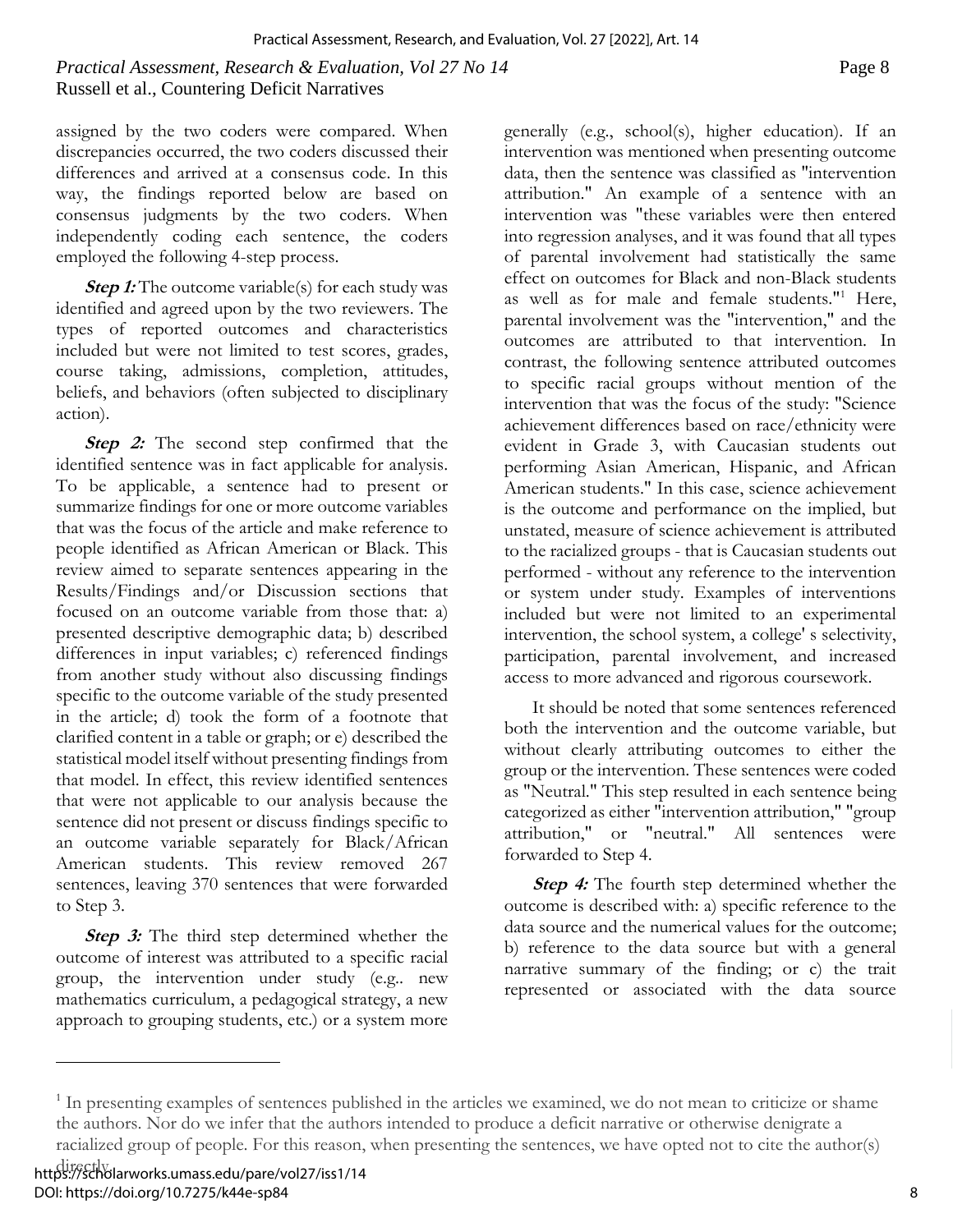*Practical Assessment, Research & Evaluation, Vol 27 No 14* Page 9 Russell et al., Countering Deficit Narratives

referenced. This analysis resulted in a sentence being coded into one of three levels.

Level l : Numerical data is presented and the source of the variable/construct is specified (e.g., mathematical test scores, reported level of satisfaction, drop-out rate, etc.). This level may use terminology to characterize the magnitude of differences but also includes numerical data that specifies the magnitude of the difference (e.g., "mathematics test scores for African Americans were higher by .25 standard deviations" or "African Americans outperformed other groups of students by 3 to 8 score points").

Level 2: Findings are described in a more general manner that may reference the construct represented by the measure rather than the measure itself (e.g., "Math achievement was about half a standard deviation higher for African Americans"). Or when describing outcomes for the measure itself, numerical data is not presented and instead an adjective or a verb is used to describe the outcome measure (e.g., "MCAS math scores were higher for African Americans than for students identified as White").

Level 3: Neither the data source nor numerical data is presented. Instead, the construct or trait represented by the data source is referenced and an adjective and/or verb is used to describe results (e.g., "African American achievement was higher than any other group").

In addition to the three codes above, any sentence that employed language that clearly presents a deficit narrative was flagged (e.g., "Black students failed to keep pace with other groups of students").

#### **A Note on Intent**

The analysis of sentences and application of the coding guide was performed through the lens of New Criticism. New Criticism is a literary theory that focuses "attention on the literary work as the sole source of evidence for interpreting it" (Tyson 2014, p. 131). From this perspective, a text stands on its own to create meaning regardless of the author's intent. Sometimes a text does not live up to an author's intent, sometimes it is more meaningful, and sometimes it is simply different. In applying the lens of New Criticism to analyze the influence word choice has on the formation of a deficit narrative, we acknowledge that the meaning described in this manuscript may differ from that what was intended by the author. However, the literal reading of each author's text is appropriate for understanding how word choice may contribute to (re)production of deficit narratives and anti-racist narratives.

# **Positionality**

The authors of this paper are White, two females and two males, each of whom was raised in affluent suburban towns in New England and upstate New York. Each of us was exposed to liberal perspectives and, if completing a survey regarding our political and world views, would describe ourselves as holding liberal views. Throughout our adult lives, we have been *aware of* but did not deeply *understand* our nation's racist past, the lasting impact of that history, and the historical and present racism that occurs in our nation. For much of our lives, we have viewed racism as the product of individual thoughts, biases, and prejudices, often influenced by family members, friends, and our community. Until relatively recently, we have not thought deeply about the structure of racism nor studied it in a meaningful manner, nor did we understand it as an intentional, systematic, institutional problem. In this way, we were like the vast majority of U.S. citizens of White European descent (DiAngelo, 2018).

Our work confronting our Whiteness and deepening out understanding of individual and systemic racism unmasked the myth of objectivity in quantitative methods promulgated in the literature and our graduate training. While the calculations performed in quantitative analyses are not influenced by personal or institutional bias, the questions posed, data collected, and interpretations given to output from these calculations are inherently impacted by bias, often that produced by a White Racial Frame (Feagin, 2013). The White Racial Frame through which research questions are crafted, and the language used to present findings are influenced, most often unintentionally, by racist notions and perpetuate racist ideas promulgated by the deficit narrative. To be clear, when we initiated this study, we believed that our field did contribute to the perpetuation of the deficit narrative. However, we did not know the extent of the problem, and it was exploring the extent of the problem that motivated the study. We also intended this work to provide a vehicle for creating awareness and advocating for conscientious linguistic choices that emphasize the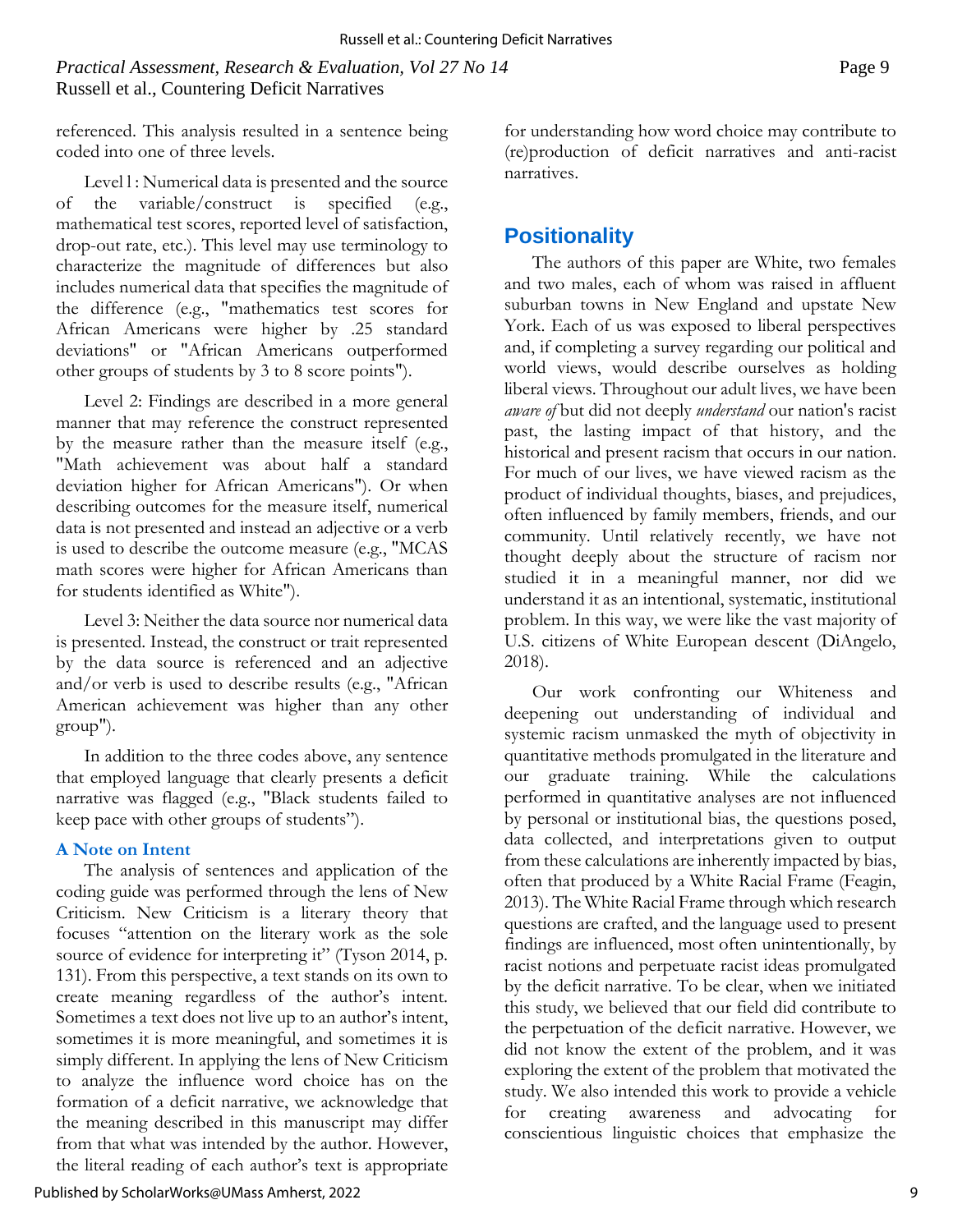systematic, institutional foundation of racism and racially-stratified-based impacts.

We acknowledge that we initiated this study with a bias that assumed a problem existed. Throughout our processes, we kept this bias in mind as we made decisions about the criteria employed to guide our categorizations, selected texts for our analyses, applied our criteria to categorize those texts, and interpreted our findings. To the extent possible, we also attempted to avoid reading and interpreting text from a White Racial Frame, and instead attempted to employ an antiracist frame that honored the guiding tenets of Critical Race Theory and QuantCrit. Given our background and biases, however, we recognize that our work is inevitably impacted by the White Racial Frame that has been instilled in us and by the underlying assumption regarding our field's contribution to the deficit narrative that we held when we initiated this study.

# **Findings**

The purpose of this study was to explore the extent to which findings from education studies in which race is included as a variable in quantitative analyses are presented in a manner that represents a White Racial Frame that contributes to the deficit narrative or employs an anti-racist frame that counters the deficit perspective. The study focused on a sample of 370 sentences found in 61 articles published between 2008 and 2018 that presented findings from quantitative analyses in which race was a variable. Each sentence in which findings were presented specific to students identified as Black or African American was coded with respect to: a) attribution of the outcome to either the intervention (or system more generally) or to racial groups; and b) the level of specificity with which findings were described. By examining individual sentences, the study effectively explored the extent to which a direct quotation of a sentence taken out of the context of the full details of the study contributes to a deficit narrative or presents a counter narrative.

The resulting codes were analyzed in two ways. First, summary statistics were calculated to allow for the comparison of the percentage of sentences classified into each of the six categories. Second, given the variability in the number of sentences selected from each article, findings were summarized at the article level to provide a sense of the percentage of articles that contained one or more sentences that fell into each https://scholarworks.umass.edu/pare/vol27/iss1/14 DOI: https://doi.org/10.7275/k44e-sp84

category. Third, patterns in attribution and specificity were compared between sentences that appeared in the results/findings section with those in the discussion section.

Table 1 provides descriptive statistics regarding the articles and coded sentences. The number of sentences per article varied widely from one to thirty-six with a mean of 4.4, median of 3.5 and standard deviation of 8.2. The distribution of sentences per article was positively skewed such that 70% of the articles contained six or fewer sentences. Across all articles, approximately two-thirds of the sentences appeared in the results/findings section while the balance appeared in the discussion section.

**Table 1.** Sentences Per Article Descriptive Statistics

|                           | N    | $\frac{0}{0}$ |
|---------------------------|------|---------------|
| Sentences Coded           | 370  |               |
| Results/Findings          | 247  | 66.8          |
| Discussion                | 123  | 33.2          |
| Min per Article           |      |               |
| Max per Article           | 36   |               |
| Mean per Article          | 64.4 |               |
| Median per Article        | 3.5  |               |
| <b>Standard Deviation</b> | 8.2  |               |

Table 2 shows the number and percent of attribution codes assigned to each sentence. Of the 370 sentences that reported or discussed an outcome separately for students identified as Black or African American, 209 (56.5%) attributed the outcome to the racialized group and 112 (30.3%) attributed the outcome to the intervention or larger system. Approximately 13% presented or discussed findings in neutral manner.

**Table 2.** Summary of Attribution Codes

|                          |     | $\frac{0}{0}$ |
|--------------------------|-----|---------------|
| Group Attribution        | 209 | 56.5          |
| Intervention Attribution | 112 | 30.3          |
| Neutral                  | 49  | 13.2          |
| Total                    | 370 |               |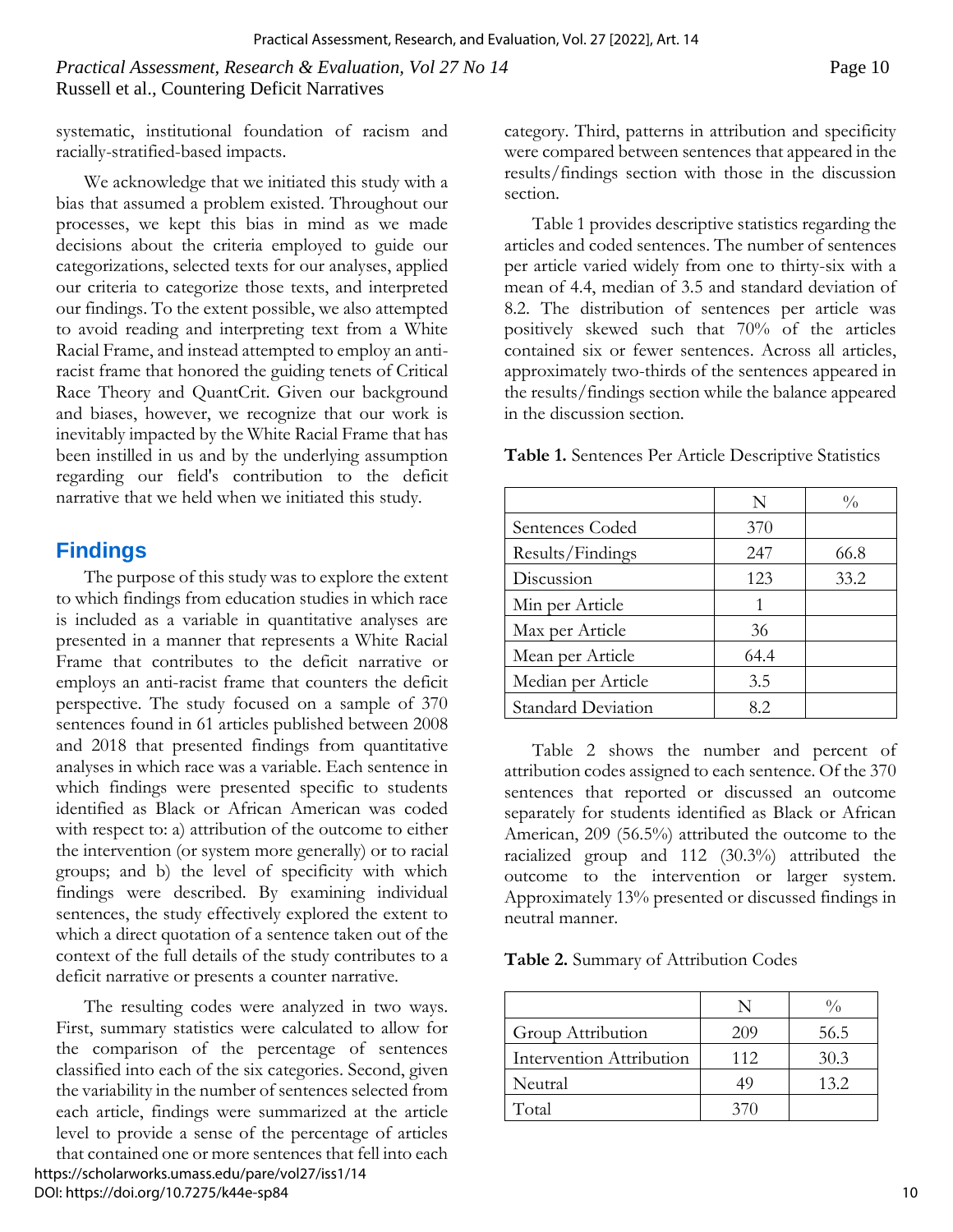# *Practical Assessment, Research & Evaluation, Vol 27 No 14* Page 11 Russell et al., Countering Deficit Narratives

Table 3 summarizes the number and percent of sentences coded based on the level of specificity with which outcome results were presented. Of the 370 sentences, 91 (24.6%) described outcomes for racialized groups in a fully factual manner such that the outcome variable was named or clearly referenced and numerical data was presented. One-hundred and four (28.1%) of the sentences presented outcomes for racialized groups in a manner that referenced the outcome variable but used narrative descriptions rather than numerical data to describe the outcome for a racialized group. One-hundred and seventy-five (47.3%) of the sentences presented outcomes for a racialized group in a general manner such that the trait or construct represented by or similar to the outcome variable was referenced and narrative descriptions absent numerical data described the outcome.

**Table 3.** Summary of Specificity Codes

| Level 1 - Fully Factual     |     | 24.6 |
|-----------------------------|-----|------|
| Level 2 - Partially Factual | 104 | 28.1 |
| Level 3 - Generalization    | 175 |      |

Given the variation in the number of sentences coded per article, Table 4 reports the number and percent of articles that contained at least one sentence coded in various ways. As shown in Table 4, 36 (59.0%) of the articles contained at least one sentence that attributed the outcome to a racialized group and 34 (55.7%) contained at least one sentence that attributed the outcome to the intervention. Given that both percentages are greater than half, this indicates that some studies structured a sub-set of sentences to provide group attribution while structuring other sentences to attribute outcomes to the intervention. Table 4 also shows that 16 studies contained sentences that fell into only the group attribution category while 17 studies only contained sentences that fell into the intervention attribution category.

Table 5 shows the distribution of attribution codes separately for sentences appearing in the results/findings section and the discussion section. As seen in Table 5, 247 of the coded sentences were located in the results section and 123 sentences were located in the discussion section. Of the sentences

group attribution and 52 (21.1%) attributed the outcome to the intervention while the remaining (15.8%) presented attribution in a neutral manner. In the discussion section, 53 (43.1%) of the sentences provided group attribution, 60 (48.7%) attributed outcomes to the intervention, and 10 (8.1%) were neutral in their attribution. **Table 4.** Summary of Sentences Containing

Attribution Codes

|                               | N  | $\frac{0}{0}$ |
|-------------------------------|----|---------------|
| # Studies containing at least |    |               |
| One Group Attribution         | 36 | 59.0          |
| # Studies containing at least |    |               |
| One Intervention Attribution  | 34 | 55.7          |
|                               |    |               |
| # Studies Containing Only     |    |               |
| Group Attribution             | 16 | 26.2          |
| # Studies Containing<br>Only  |    |               |
| Intervention Attribution      |    | 27.9          |

located in the results section, 156 (63.2%) provided

**Table 5.** Distribution of Attribution Codes by Section

| Section | Attribution  | N   | Percentage |
|---------|--------------|-----|------------|
| Results | Group        | 156 | 63.2       |
|         | Intervention | 52  | 21.1       |
|         | Neutral      | 39  | 15.8       |
|         |              | 247 |            |
| Discuss | Group        | 53  | 43.1       |
|         | Intervention | 60  | 48.7       |
|         | Neutral      | 10  | 8.1        |
|         |              | 123 |            |

Table 6 shows the distribution of specificity codes separately for sentences appearing in the results/findings section and the discussion section. As seen in Table 6, the percentage of sentences located in the results/findings sections coded by specificity was evenly distributed across the three levels such that 35.2% were fully factual, 27.1% were partially factual and 37.7% were general. In the discussion section, however, the distribution of codes differed noticeably such that only 3.3% were fully factual, 30.1% were partially factual, and 66.7% were general.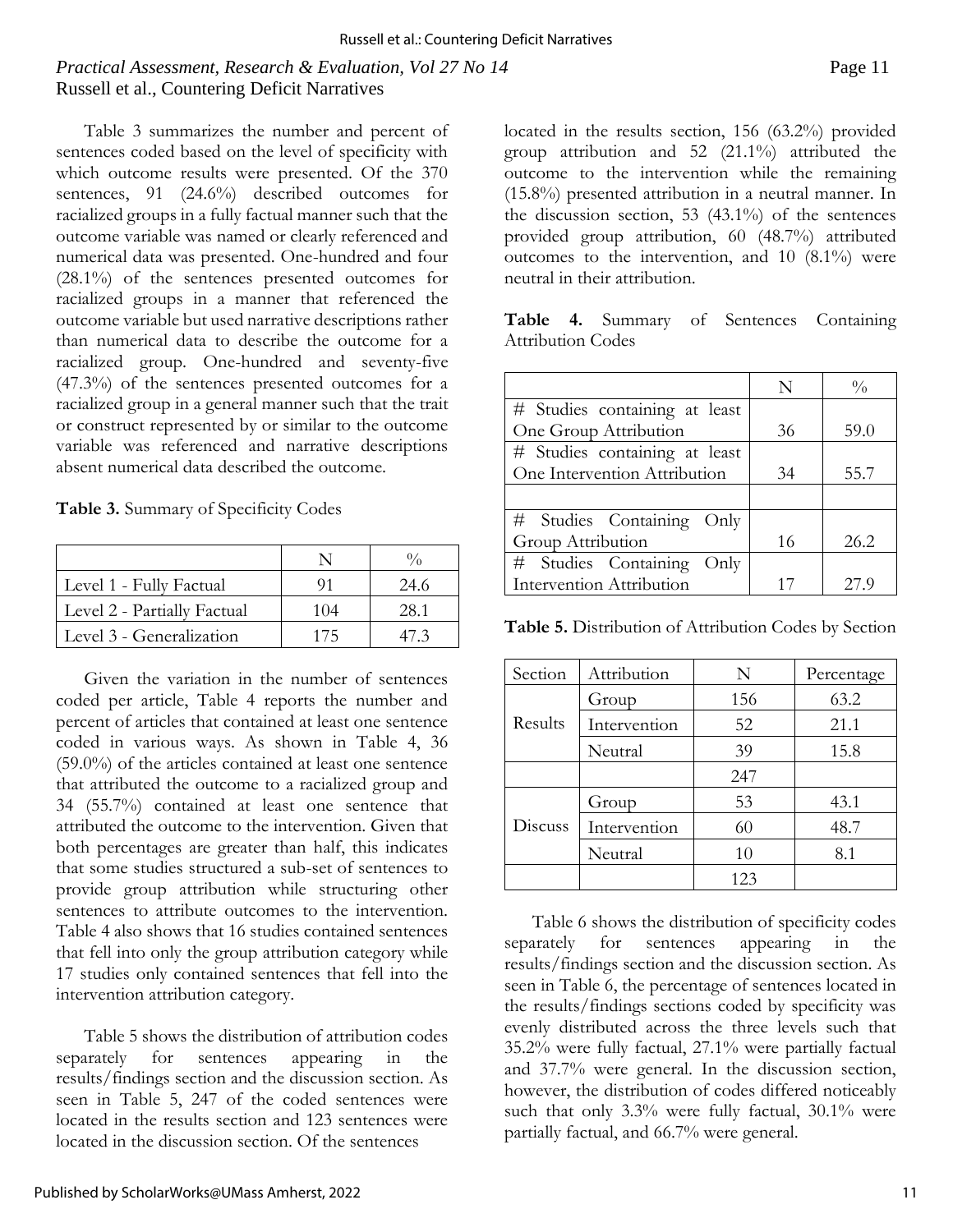*Practical Assessment, Research & Evaluation, Vol 27 No 14* Page 12 Russell et al., Countering Deficit Narratives

| Section    | Specificity          | N   | Percentage |
|------------|----------------------|-----|------------|
| Results    | <b>Fully Factual</b> | 87  | 35.2       |
|            | Partially Factual    | 67  | 27.1       |
|            | Neutral              | 93  | 37.7       |
|            |                      | 247 |            |
| Discussion | <b>Fully Factual</b> |     | 3.3        |
|            | Partially Factual    | 37  | 30.1       |
|            | Neutral              | 82  | 66.7       |
|            |                      | 123 |            |

**Table 6.** Distribution of Specificity Codes by Section

# **Discussion**

Okan (2019) states plainly, "Language matters" (p. 2). Language is more than a vehicle for communication, it is a tool of domination (Habermas, 1967). Dominant groups use language "in such a way that, as a result, the knowledge, attitudes, norms, values and ideologies of recipients are - more or less indirectly affected - in the interest of the dominant group" (Van Dijk, 2008, p. 66). In the United States, White domination employs deficit narratives to problematize the people they oppress and define them in negative terms (Brooms, 2015). Deficit narratives are key components of the White Racial Frame and are employed to denigrate members of oppressed racialized groups. In turn, this denigration is used to both "explain" outcomes and conditions and to justify actions that differ across racialized groups. For people of White European descent, deficit narratives support the White Racial Frame by obscuring the many ways in which racism impacts the opportunities, outcomes, and daily experiences of people who are members of oppressed racialized groups.

The study presented here was undertaken to examine the extent to which the presentation of findings from quantitative educational research studies is framed in a manner that may perpetuate the deficit narrative or which directly combats that narrative. Put simply, this study asked whether findings from such studies are presented in a manner that might allow one to directly quote a sentence in which findings are presented to create or support a deficit narrative specific to people of black African descent.

To address this question, we analyzed a sample of 61 articles published between 2008 and 2018 in which racially stratified identity (specifically Black/African American) was included as a variable in quantitative analyses. Sentences in which findings were presented with specific reference to participants identified as Black and/or African American were analyzed. For each selected sentence, we also examined the level of specificity with which data-based findings were presented.

The underlying assumption guiding our study was two-fold. First, we believe that a study that presents findings in a manner that attributes outcomes to racialized groups has potential to be quoted to support a deficit narrative. Second, we believe that a study that presents findings in a factual manner that makes clear the findings are based on data provided by an instrument employed by the study and which presents numerical information is less likely to support a deficit narrative than a study that presents findings in general terms.

As shown in Table 4, our analysis indicates that 59% of the studies identified as presenting results of quantitative analyses separately for participants identified as Black and/or African American did so in a manner that could be used to support a deficit narrative. Of the studies that attributed outcomes to racialized groups, about one third (30%) presented findings with a data collection instrument named, but absent numerical data to describe the results. Approximately two-thirds (65%) summarized findings without reference to the data collection instruments but instead referenced the construct measured by the instrument or a trait that was broader than what was actually measured by the data collection instrument (e.g., achievement rather than mathematics achievement measured by a grade level state test). From our perspective, it is these 65% of the sentences that attribute outcomes to racialized groups that are most in danger of being used to perpetuate a deficit narrative.

Findings from the study presented here are consistent with findings from other recent analyses of deficit framing in educational research and quantitative analyses in social science research. Similar to Harper (2012), who found several studies focused on higher education failed to acknowledge the role institutional and structural racism play in impacting the lived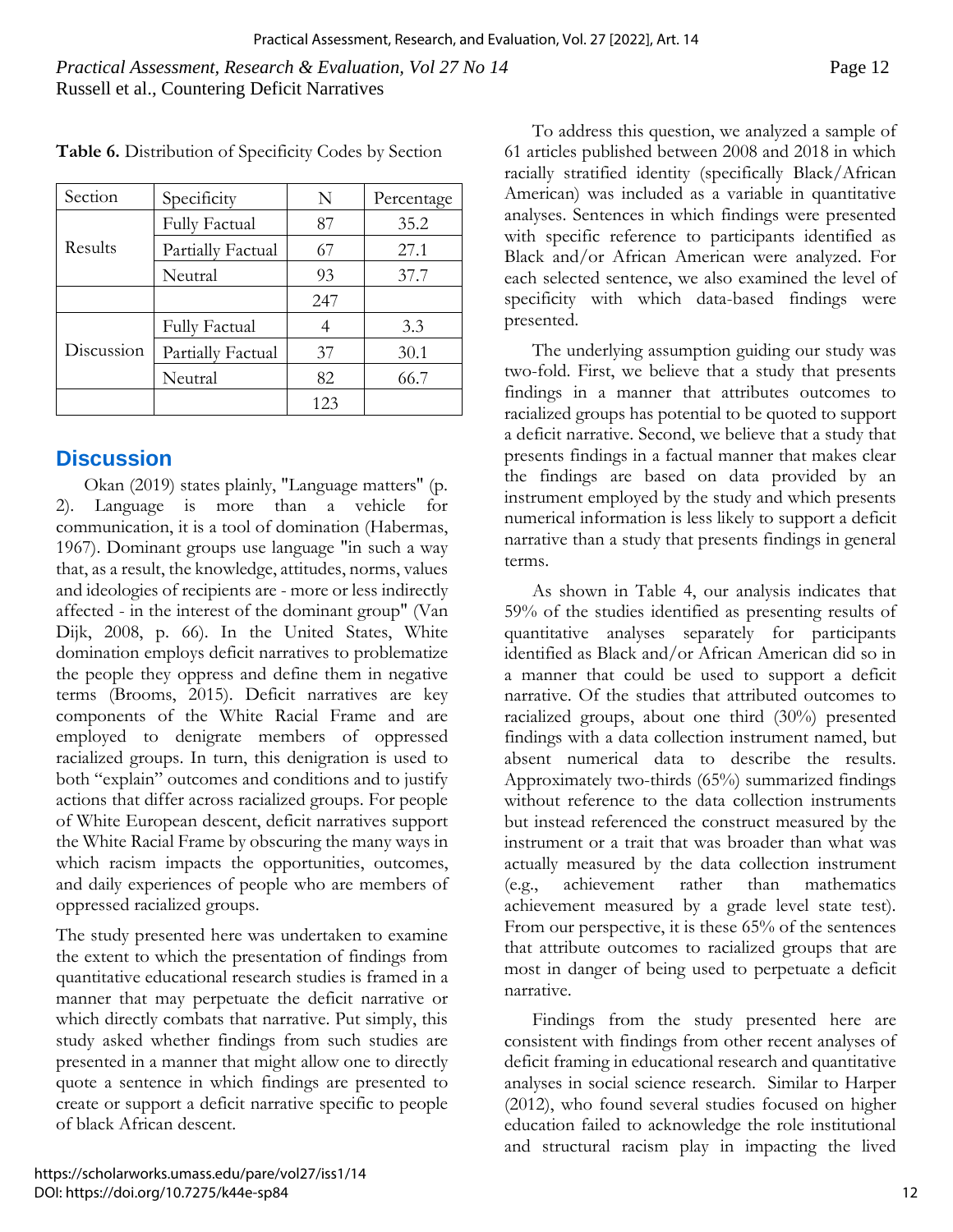*Practical Assessment, Research & Evaluation, Vol 27 No 14* Page 13 Russell et al., Countering Deficit Narratives

experiences of higher education students, our analyses indicate that a substantial percentage of quantitative studies focused on student outcomes focuses attribution on racialized groups rather than on the intervention or broader educational system. And similar to observations made by Spector and Brannick (2011), our analyses found that the presentation and discussion of coefficients for variables representing racialized group membership often implied causality of racialized group membership rather than the intervention itself. It should be noted, however, that although more than half of the sentences analyzed contribute to race-based deficit discourse production, approximately one-third of the sentences reflect an anti-racist framing.

# **Limitations**

This study examined a sample of articles selected from a limited set of journals that publish research specific to the impacts of educational interventions. The sampling approach was not designed to support generalization of the findings across all educational research. Rather, the primary purpose of the analysis was to gain a general sense of whether deficit narratives and anti-racist narratives are communicated in the presentation of findings from quantitative educational research. The study also aimed to provide insight into alternate ways in which findings might be presented to minimize the (re)production of deficit narratives and support the production of anti-racist narratives. If further research aims to provide a more generalizable statement about the frequency with which deficit narratives are produced by educational research, a more robust and systematic approach to sampling journals and articles within journals is recommended.

This study was also limited to quantitative research focused on educational outcomes. A much broader set of educational research exists, much of which focuses on findings from qualitative and mixed method approaches to data collection. In addition, a substantial body of educational research focuses on topics other than outcomes, including processes, policies, and practices. It is reasonable to assume that research on these topics may also be presented in ways that (re)produce deficit narratives. As such, there may be utility in examining this broader body of research to develop a deeper and more complete understanding of the various ways in which educational research contributes to deficit and anti-racist narratives.

Finally, this study limited its focus to narratives specific to students identified as Black and/or African American. Deficit narratives are employed to denigrate all racialized groups of people excluded from White membering. To develop a fuller understanding of deficit and anti-racist discourse in educational research, future analyses should expand the racialized groups included in the analyses.

# **Implications**

Findings from this study suggest several ways in which authors of quantitative research may modify the language employed when presenting findings to minimize (re)production of deficit narratives and instead support the formation of anti-racist narratives that focus attention on the disparate impacts produced by policy and practices. To provide a sense of how such sentences could be employed to support a racebased deficit narrative, we present three examples identified in our analyses. We also show how these sentences can be rewritten to support an anti-racist narrative. As Feagin (2013) describes, the White Racial Frame is instilled in people of White European descent from a very early age and often operates without conscious knowledge of an individual who is of such descent. In the vast majority of cases, a person operating with a White Racial Frame does not act or communicate intentionally to produce deficit narratives. Thus, in presenting these examples, in no way are we suggesting that the authors intended to contribute to the deficit narrative or to in any way disparage a racialized group.

Example 1: "On the other hand, we found test score disparities across race/ethnic lines during the kindergarten school year, with Black students' schoolyear gains lagging behind those of White students." This is an example of group attribution because the sentence presents the gains as an attribute of the Black and White students as compared to a product of the intervention under study. This example makes clear reference to the data source, in this case test scores, but describes the data in general terms, that is one group's gains "lagging behind" another group's gains.

There is an additional aspects of this sentence that is of note. The use of the term "lagging behind" is problematic because it conveys the perception that one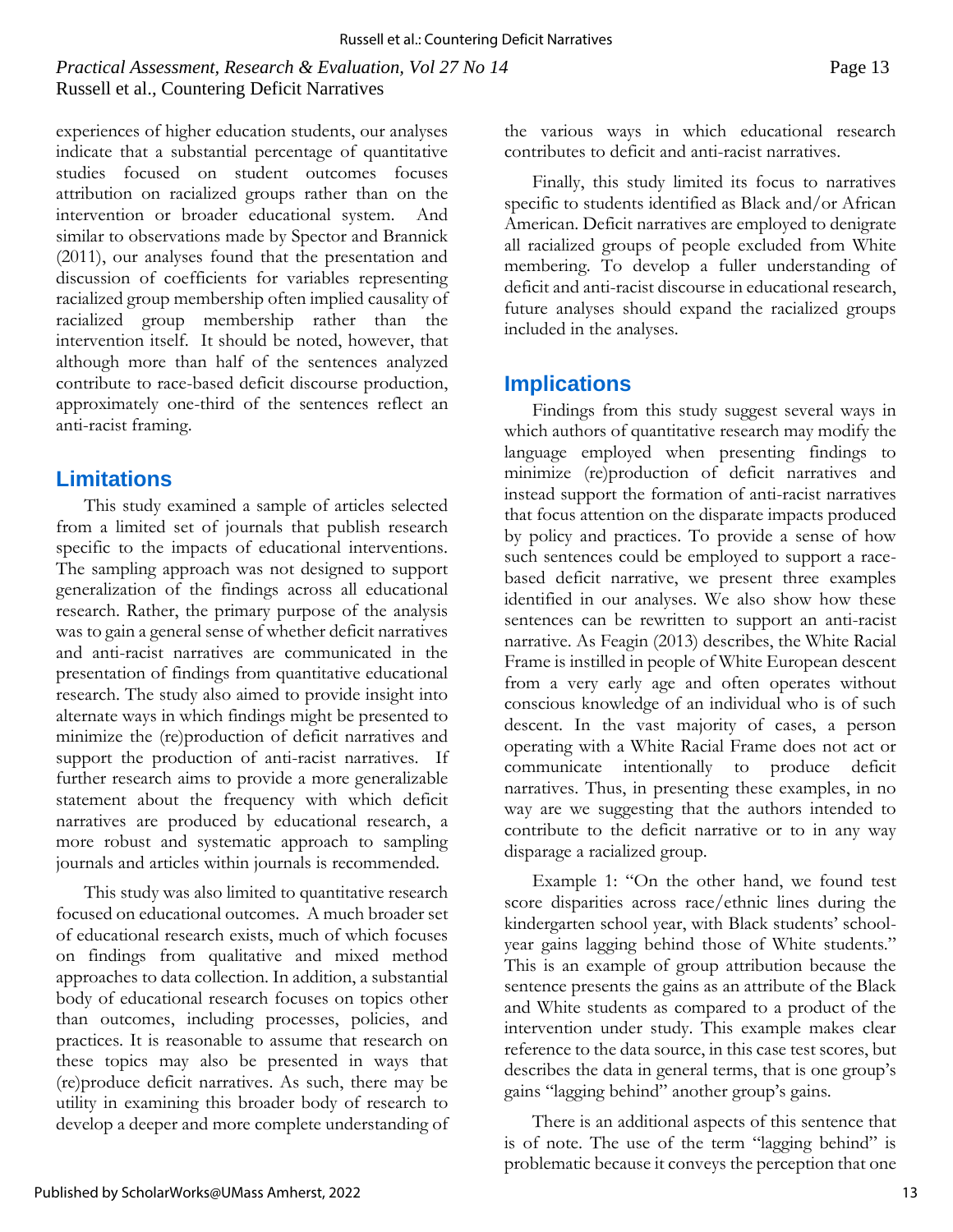*Practical Assessment, Research & Evaluation, Vol 27 No 14* Page 14 Russell et al., Countering Deficit Narratives

group is inferior to another. This "less than" characterization has long been a foundational element of deficit narratives. Terms such as "lag," "gap," "trail," and "disparities" increase the risk of perpetuating a deficit narrative.

To avoid potential contribution to the deficit narrative, this sentence could be rewritten as "On the other hand, the gains in test scores across school years documented for students identified as Black were [x] points lower, on average, than the gains documented for students identified as White." In doing so, potentially demeaning terms like "lag" are removed and the focus is placed on a difference in gains, with the magnitude of the difference stated in numerical terms. Nonetheless, even this modified version attributes gains to the groups rather than the intervention. To avoid this, a phrase that directly references the intervention under study could be added to the sentence so that it reads: "On the other hand, the [intervention] produced gains in test scores across school years that were [x] points lower, on average, for students identified as Black than the gains documented for students identified as White." In this rephrasing, attribution of gains is assigned to the intervention rather than the racialized groups and thus avoids a characterization of one group being "less than" another while also clearly attributing the difference in gains on a shortcoming of the intervention rather than one racialized group.

A further modification might highlight the effects of the privilege granted by our systems to people of White European descent. To do so, the last clause might be reversed to focus on the larger effect produced by the intervention for students identified as White compared to students identified as Black: "…the [intervention] produced gains in test scores across school years that were [x] points higher, on average, for students identified as White than the gains documented for students identified as Black."

Example 2: "Even after accounting for children's reading skills at the start of kindergarten, African American ethnicity continued to affect the average rate of growth." This sentence was categorized as group attribution because the rate of growth is presented as a characteristic of African Americans. In this sentence a measure of growth is implied, but the specific indicator of growth (e.g., test score or grades) is not stated nor are numerical values for the rate of growth presented. Of particular interest in this sentence is how ethnicity is presented as affecting growth. This phrasing and resulting assignment of responsibility for growth on ethnicity treat ethnicity as a causal variable and places responsibility for growth on group membership rather than on the intervention under study and/or on the individuals who are identified as members of the group. As Holland (2008) argues, demographic group membership such as racialized groups, ethnicity, and gender are not causal variables, and therefore, group membership itself cannot impact outcomes. Rather, it is differences in system-level treatment (e.g., policy, practices, and resulting actions) that differs across demographic group membership that causes different outcomes.

To avoid potential contribution to the deficit narrative, this second example could be rewritten as "Even after accounting for children's reading skills at the start of kindergarten, the rate of growth in [outcome variable name] produced by [schools or the specific intervention] differed, on average by [x] to [y] points, for African American students compared to other racial groups." In this rephrasing, attribution of growth is again placed on the intervention rather than on the group, the data source used to estimate growth is named, and the magnitude of the difference in growth produced by the intervention across racialized groups is stated.

Example 3: "The race/ethnic gap indicated that the Black–White gap was typically as large as the SES gap and in many grades significant, which suggested that Black students trailed their White peers in mathematics and reading scores by and large." This sentence was categorized as group attribution for two reasons. First, the "gap" referenced in the first clause is presented as a characteristic of racialized groups. Second, by using the verb "trailed" with the subject "Black students," responsibility for differences in mathematics and reading scores is assigned to the racialized group rather than to the school systems that serve students and/or to societal factors that differentially impact the educational opportunities and outcomes of members of racialized groups. This sentence references the specific data (scores) from data collection instruments (mathematics and reading tests), but it did not present differences numerically. If quoted out of the context of the study, this sentence, particularly the second clause, could be used to convey a narrative that people of one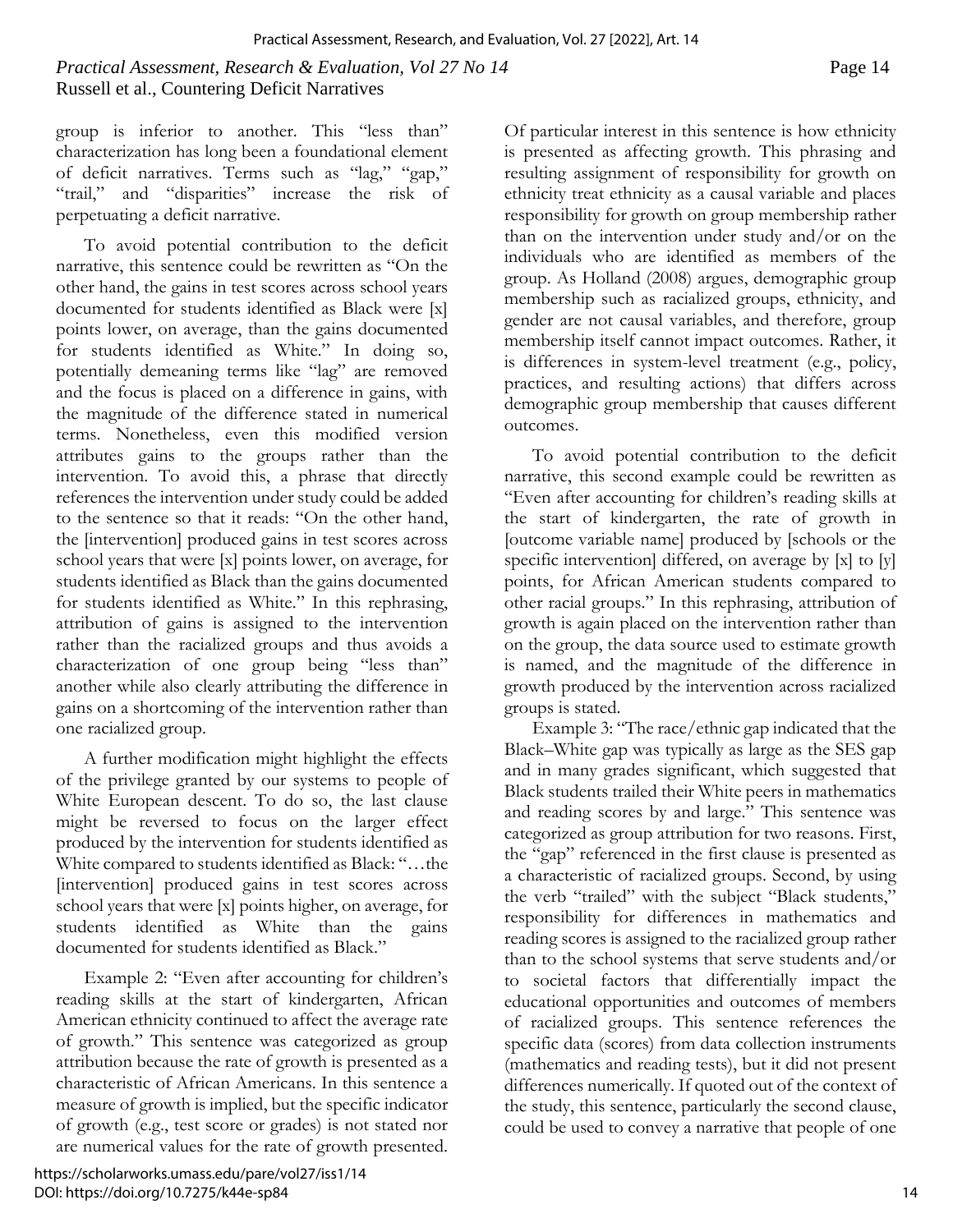# *Practical Assessment, Research & Evaluation, Vol 27 No 14* Page 15 Russell et al., Countering Deficit Narratives

racialized group "trail" behind or, in other words, are less than people of another racialized group.

To avoid potential contribution to the deficit narrative, this sentence could be rewritten as follows: "The analyses provide evidence that the difference in schools' effectiveness in impacting achievement, as measured by mathematics and reading test scores, of students identified as Black or White was as large (x to y points, on average) as differences in schools' effectiveness in supporting achievement, as measured by [name instrument] of students whose SES status differ (a to b points on average)." In this sentence, attribution for the outcomes is attributed to schools rather than to the groups. In addition, the magnitude of the differences is made clear by the numerical data and the source of that data is named.

Drawing on these three examples, Figure 2 presents six guidelines authors should consider when crafting sentences that present or discuss findings from quantitative studies that separate impacts of interventions by racialized groups. First, avoid using terms such as "lag," "gap," and "trail" when describing differences in the outcomes produced by the intervention. Second, make the intervention under study, or the system itself, the subject of the sentence. Doing so attributes any effects or differences in effectiveness to the intervention or system itself rather than to members of the groups being compared. In addition, assuring the intervention or system under study is the subject of the sentence avoids implying that a demographic variable is causal.

#### **Figure 2: Guidelines for Avoiding Deficit Narratives**

- 1. Avoid terms and phrases such as:
	- effect of race/racialized group
	- lag/lagged/lagging
	- gap
	- trail/trailed/trailing
- 2. Attribute the cause of the outcome on the intervention, policy, or educational system more broadly rather than to individual students or racialized groups of students.

Example: "the intervention had a larger impact on mathematic test scores for group X compared to group Y" rather than "Group Y earned lower scores than Group Y"

3. Reference the data source when presenting or discussing findings and avoid discussing a more general or broadly defined construct associated with the data source.

Example: fifth grade MCAS mathematics test score rather than math achievement.

4. Reference the specific scores or quantified data rather than using general descriptions of patterns in the data.

Example: "produced scores 10 points higher/.25 standard deviations higher" rather than "scored higher/lower".

5. When an intervention is more effective for students membered White, place emphasis on the advantage provided to students membered White rather than the disadvantage/disparity produced for non-White racialized groups.

Example: "the [intervention name] produced an increase in mathematics test scores that was .25 standard deviations higher for students membered White compared to students membered Black" rather than "….25 standard deviations lower for students membered Black compared to students membered White."

6. When describing coefficients for a racialized, gendered, or ethnic demographic variable produced by a regression function or other statistical model, avoid referring to the coefficient as an indication of an "effect," "impact," "explanation," or other term that implies a demographic characteristic is causal.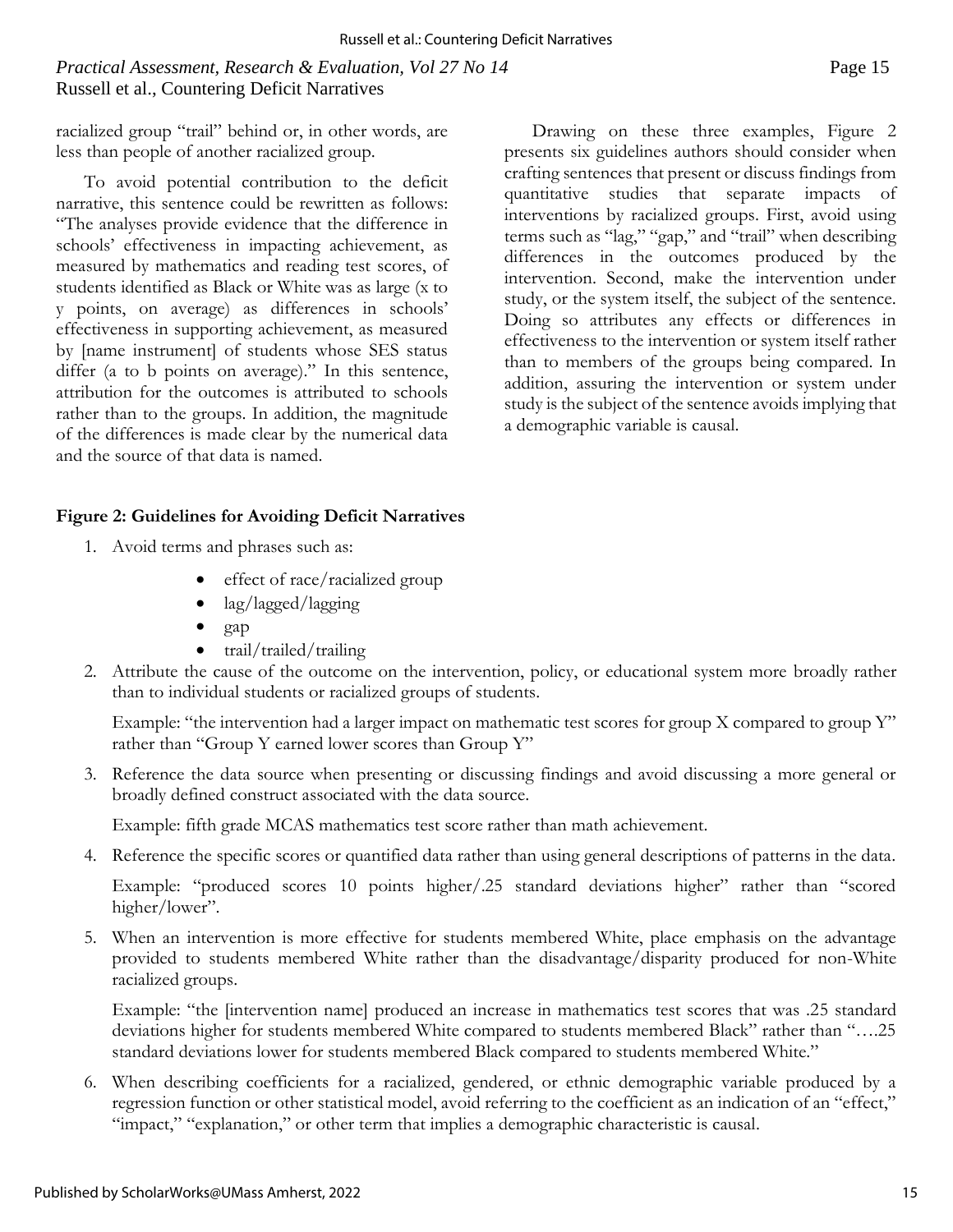#### *Practical Assessment, Research & Evaluation, Vol 27 No 14* Page 16 Russell et al., Countering Deficit Narratives

Third, referencing the source of data rather than talking more generally about the construct or trait measured by the instrument helps limit the focus of a narrative about the effects of the intervention to what is measured by the instrument itself rather than the broader term used to express the construct. This is particularly important because the terms used to represent constructs may take on a different meaning, and sometimes broader meaning, by different readers. As an example, "math achievement" may be interpreted by some readers as learning that occurs in the classroom as reflected by grades on assignments or for a course of study. Others, however, may view math achievement as the ability to perform mathematics. Still, others may perceive it as a natural ability to perform mathematics. While these interpretations may overlap to some extent, they are different, and are certainly different than a score on a standardized test.

Fourth, accompany a description of findings with numerical data so that the magnitude of any differences can be assessed by the reader. This is particularly important when a sentence is taken out of the context of the larger study and used to support another person's position. Inclusion of numerical data with qualitative descriptions of findings holds potential to limit misrepresentation of findings.

Fifth, when an intervention is more effective for students identified as White, place emphasis on the advantage produced by the intervention for students membered White rather than on the disadvantage produced for students membered into other racialized groups. Focusing on advantage produced for students membered White is useful for reminding readers that racialized oppression is designed to produce advantage for the dominant racialized group through the oppression of non-dominant racialized groups.

Finally, when presenting or describing coefficients produced by a statical model for a variable representing a racialized, gender, ethnic, or other sociallyconstructed demographic group, avoid referring to the coefficient as an indication of "effect," "impact," "explanation," or other term that implies a demographic characteristic is causal.

We maintain that presenting research findings such that the intervention or system under study is the grammatical subject of the sentence avoids contribution to the deficit narrative. Just as importantly, presenting findings in this manner shifts https://scholarworks.umass.edu/pare/vol27/iss1/14 DOI: https://doi.org/10.7275/k44e-sp84

focus from groups to interventions and systems, and makes clear that when outcomes occur that differ across racialized (or any demographic) groups, then it is the intervention or system that produces such effects that needs modification. In effect, this shift in focus from the group to the intervention/system produces an anti-racist narrative that recognizes the role institutions, such as schools, publishers of curriculum material, professional development providers, and governmental agencies that create and maintain educational programs, have in creating outcomes that favor one group over others.

Many leaders within oppressed groups have long taken anti-racist stances that produce narratives that counter the White framed racial deficit perspective. In *The Racial Contract*, Mills (2014) argues that such stances should not be limited to the oppressed but must also be embraced by members of groups possessing power. Authors and editors of published research are one example of a group possessing power; power to communicate findings in a manner designed to influence policy makers and the public's understanding of issues and shape the focus of solutions and future research. The analyses presented here suggest that, at least during the period spanning 2008-2018, a substantial percentage (59%) of authors published in peer-reviewed journals that were the focus of this study employed language that could be directly quoted to support a White racially framed deficit narrative. As we show through concrete examples, this contribution can be avoided by consciously crafting sentences to attribute effects to interventions rather than racialized groups and by presenting findings in a factual manner that limits interpretation to the data collected rather than broader constructs and traits. While this action is only one small step toward developing an anti-racist counter to the deficit narrative, it is a step that all authors have the power to take and all editors to demand.

# **References**

- Alexander, M. (2012). *The new Jim Crow: Mass incarceration in the age of colorblindness*. The New Press.
- Bates, R. (2017). *Black Male Collegian's Perceptions of Student Success at Historically White Institutions*. University of Oklahoma.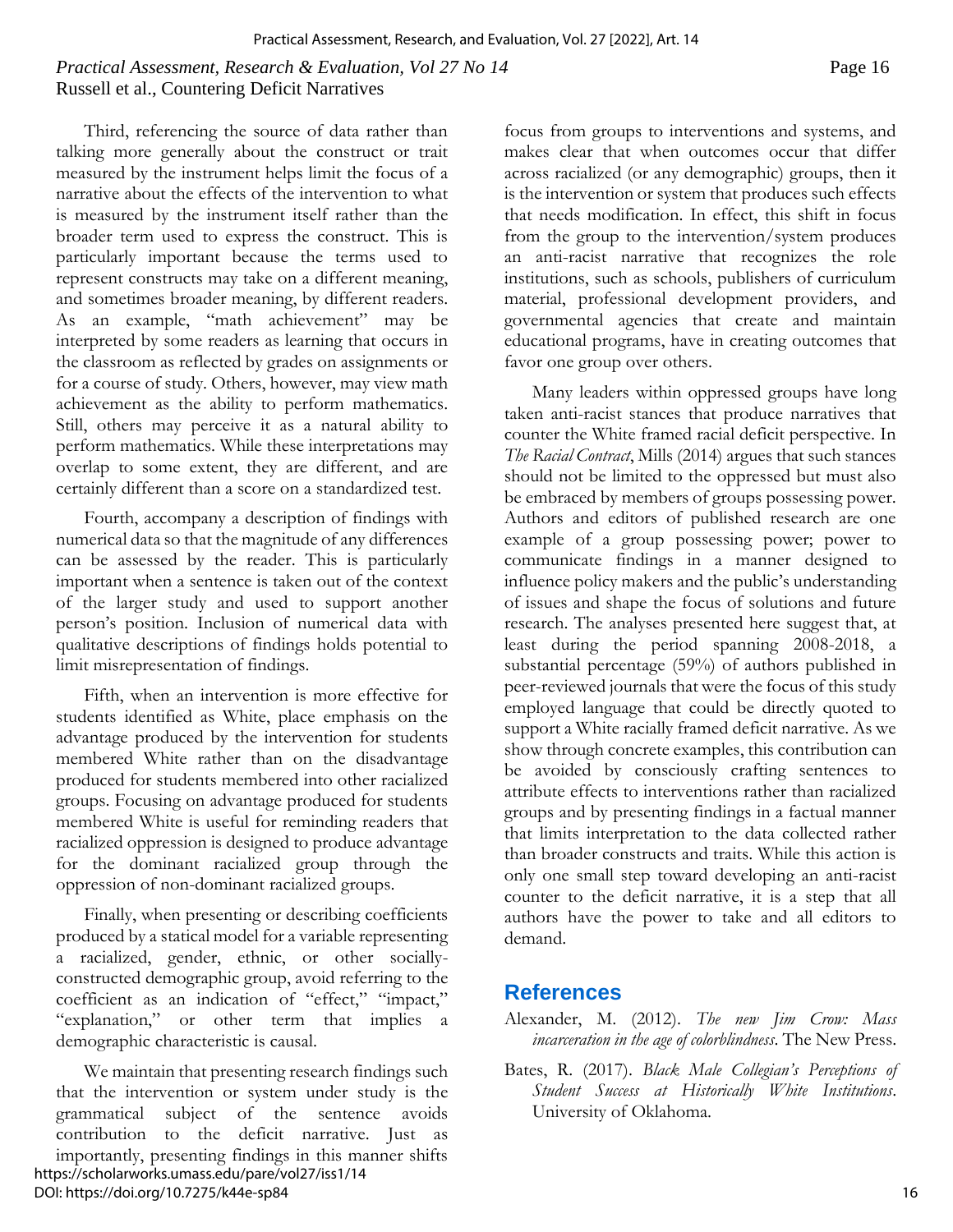#### *Practical Assessment, Research & Evaluation, Vol 27 No 14* Page 17 Russell et al., Countering Deficit Narratives

- Bell Jr, D. A. (1980). Brown v. Board of Education and the interest-convergence dilemma. *Harvard Law Review*, 518–533.
- Bonilla-Silva, E. (2009). *Racism without racists: Color-blind*  racism and the persistence of racial inequality in the United *States (3rd ed.)*. Rowman & Littlefield Publishers.
- Bracey, G., Chambers, C., Lavelle, K., & Mueller, J. C. (2017). The white racial frame: A roundtable discussion. In *Systemic Racism* (pp. 41-75). Palgrave Macmillan, New York.
- Brooms, D. R. (2015). Nuancing the Experiences of Black Males and Males of Color in Education: A Review of Tyrone Howard's Black Male(d) and Rodney A. Williams's Men of Color in Higher Education. *Urban Education*, *53*(5), 697–705. <https://doi.org/10.1177/0042085915618727>
- Butler, P. (2018). *Chokehold: Policing black men*. The New Press.
- Cabrera, N. L. (2019). Critical race theory v. deficit models. *Equity & Excellence in Education*, *52*(1), 47- 54.
- Carey, R. L. (2014). A Cultural Analysis of the Achievement Gap Discourse: Challenging the Language and Labels Used in the Work of School Reform. *Urban Education*, *49*(4), 440–468. <https://doi.org/10.1177/0042085913507459>
- Clark, J. S. (2017). *This is a black-White conversation : navigating race, class, and gender at an urban school.* <https://doi.org/10.18297/etd/2625>
- Davis, L. P., & Museus, S. D. (2019). What is deficit thinking? An analysis of conceptualizations of deficit thinking and implications for scholarly research. *NCID Currents*, *1*(1).
- Delgado, R., & Stefancic, J. (2017). *Critical race theory: An introduction*. NYU Press.
- DiAngelo, R. (2018). *White fragility: Why it's so hard for White people to talk about racism*. Beacon Press.
- Dixon-Román, E. J. (2017). *Inheriting possibility: Social reproduction and quantification in education*. U of Minnesota Press.
- Dudley-Marling, C. (2015). The Resilience Of Deficit Thinking. In *JOURNAL OF TEACHING AND LEARNING* (Vol. 10).
- Dumas, M. J. (2016). Against the dark: Antiblackness in education policy and discourse. *Theory Into Practice*, *55*(1), 11-19.
- Elias, S., & Feagin, J. R. (2016). *Racial theories in social science: A systemic racism critique*. Routledge.
- Feagin, J. R. (2013). *The White Racial Frame: centuries of racial framing and counter-framing*. Routledge.
- Garcia, N. M., López, N., & Vélez, V. N. (2018). QuantCrit: Rectifying quantitative methods through critical race theory. *Race Ethnicity and Education*, *21*(2), 149-157.
- Gillborn, D., Warmington, P., & Demack, S. (2018). QuantCrit: education, policy, 'Big Data' and principles for a critical race theory of statistics. *Race Ethnicity and Education*, *21*(2), 158-179.
- Goings, R. B. (2016). (Re)defining the Narrative: High-Achieving Nontraditional Black Male Undergraduates at a Historically Black College and University. *Adult Education Quarterly*, *66*(3), 237– 253.<https://doi.org/10.1177/0741713616644776>
- Gutiérrez, R. (2008). A " Gap-Gazing " Fetish in Mathematics Education ? Problematizing Research on the Achievement. *Journal for Research in Mathematics Education*, *39*(4), 357–364.
- Habermas, J. (1967). Zur Logik der Sozialwissenschaften. Translated by Nicholsen, S. W., & Stark, J. A. (1991). On the Logic of the Social Sciences.
- Harper, S. R. (2012). Race without racism: How higher education researchers minimize racist institutional norms. *The Review of Higher Education*, *36*(1), 9-29.
- Harper, S. R. (2014). *Succeeding in the City: A report from the New York Black and Latino Male High School Achievement Study*. New York, NY.
- Holland, P. W. (2008). Causation and race. In *White logic, White methods: Racism and methodology* (pp. 93– 109).
- Howard, T. C. (2008). Who really cares? The disenfranchisement of African American males in preK-12 schools: A critical race theory perspective. *Teachers College Record*, *110*(5), 954–985.
- Howard, T., Huerta, A. H., Wood, B., Navarro, O., & Terry, L. (2017). *The Counter Narrative: Reframing*